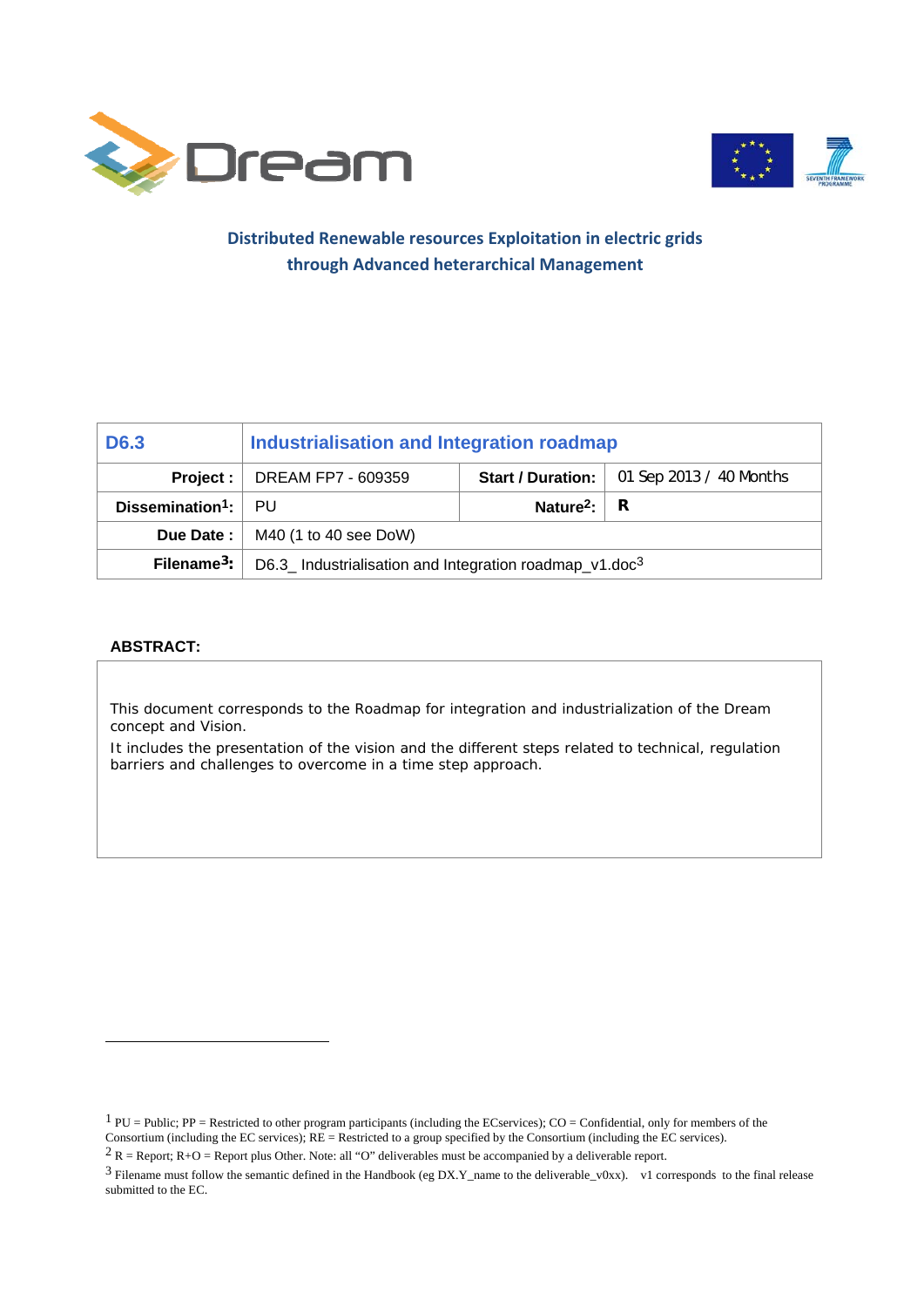| <b>Deliverable</b><br>Contributors <sup>4</sup> : | Name                              | Organisation | Role / Title        |
|---------------------------------------------------|-----------------------------------|--------------|---------------------|
| Deliverable Leader <sup>5</sup>                   | Stavros Makrynikas                | <b>HEDNO</b> | WP7 leader          |
|                                                   | Iasonas Kouveliotis-<br>Lysikatos | <b>ICCS</b>  | WP4 Leader          |
| Contributing Author(s) <sup>6</sup>               | Raphaël Caire                     | Grenoble INP | <b>WP1 Leader</b>   |
|                                                   | Emmanuelle Vanet                  | Grenoble INP | WP3 Leader          |
|                                                   | Han Lemmens                       | DNV GL       | Contributor         |
|                                                   | Maria Kouveletsou                 | <b>HEDNO</b> | Reviewer WP7 leader |
| Reviewer(s) $7$                                   | Juan Luis Garrote                 | TELVENT      | Reviewer WP6 leader |
|                                                   | Aris Dimeas                       | <b>ICCS</b>  | Reviewer WP4 leader |
| Final review and<br>approval by<br>Coordinator    | Raphaël Caire                     | Grenoble INP | Coordinator         |

#### **Document History:**

| Release         | Date       | Reason for Change           | Status <sup>8</sup> | <b>Distribution</b> |
|-----------------|------------|-----------------------------|---------------------|---------------------|
| V0              | 30/11/2016 | Creation with the squeleton | draft               | consortium          |
| V <sub>01</sub> | 12/12/2016 | First draft of the document | draft               | consortium          |
| V <sub>02</sub> | 13/12/2016 | First draft of the document | draft               | consortium          |
| V <sub>03</sub> | 16/12/2016 | Additions by DNV-GL         | draft               | consortium          |
| V <sub>04</sub> | 20/12/2016 | <b>Final Draft</b>          | draft               | consortium          |
| V <sub>1</sub>  | 13/01/2017 | <b>Final Version</b>        | Released            | European Commission |
|                 |            |                             |                     |                     |
|                 |            |                             |                     |                     |
|                 |            |                             |                     |                     |

4 Refer to the DREAM Management Handbook for more details on the IR Process and roles of contributors.

- 5 Person from the lead beneficiary that is responsible for the deliverable.
- 6 Person(s) from contributing partners for the deliverable.

l

<sup>7</sup> Typically person(s) with appropriate expertise to assess the deliverable quality.

 $8$  Status = "Draft"; "In Review"; "Released"

Copyright - This document has been produced and funded under the EC FP7 Grant Agreement 609359. Unless officially marked PUBLIC, this document and its contents remain the property of the beneficiaries of the DREAM Consortium and may not be distributed or reproduced without the express written approval of the project Coordinator, Grenoble INP.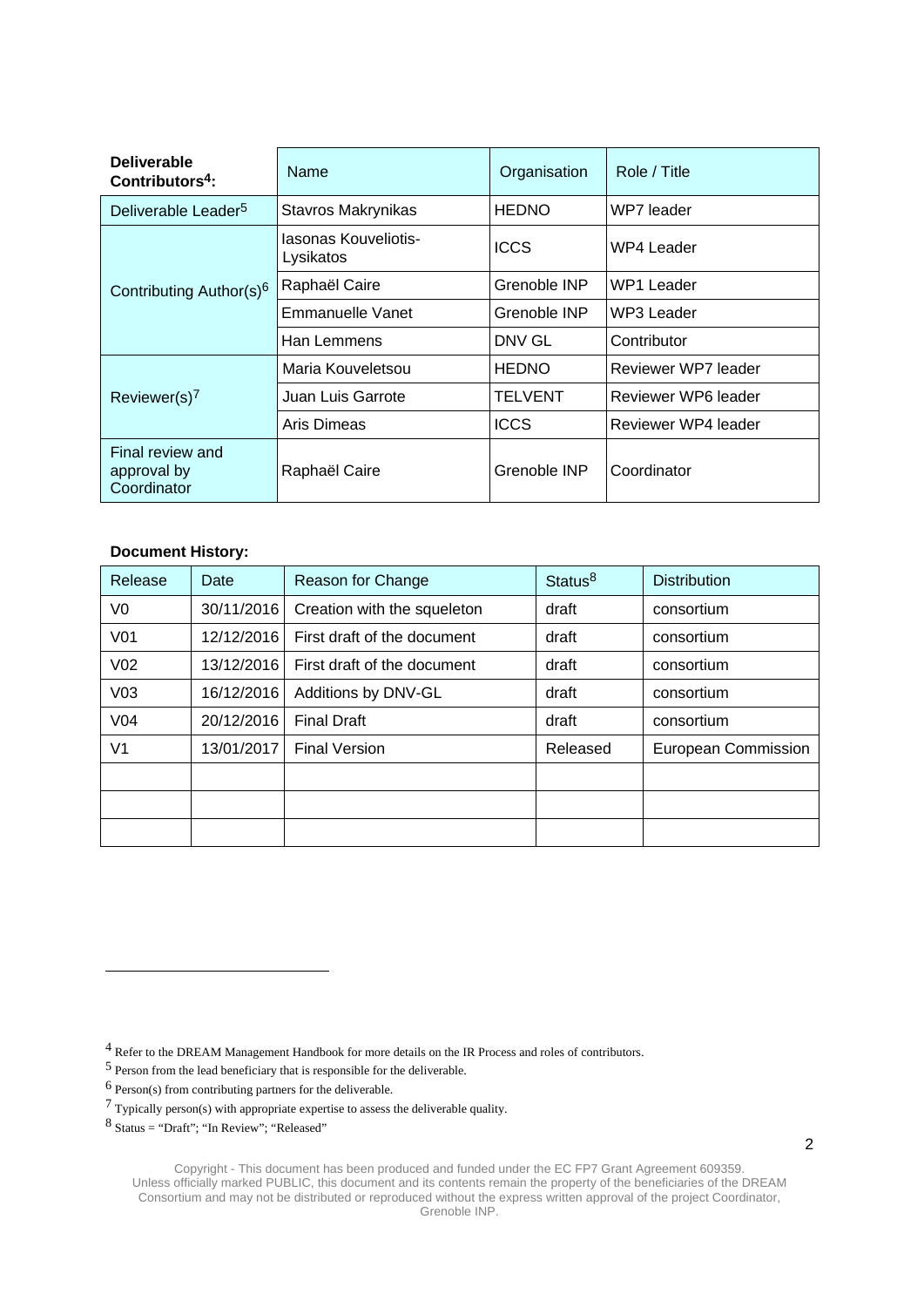# **TABLE OF CONTENTS**

| 1.             |        |                                                                                   |  |
|----------------|--------|-----------------------------------------------------------------------------------|--|
| 2.             |        |                                                                                   |  |
| 3.             |        |                                                                                   |  |
| 4.             |        |                                                                                   |  |
| 5.             |        |                                                                                   |  |
| 6.             |        |                                                                                   |  |
| 7 <sub>1</sub> |        |                                                                                   |  |
|                | 7.1.   |                                                                                   |  |
|                | 7.2.   |                                                                                   |  |
|                |        |                                                                                   |  |
|                | 8.1.   |                                                                                   |  |
|                | 8.1.1. |                                                                                   |  |
|                | 8.1.2. | DREAM framework algorithm alignment with USEF (Universal Smart Energy             |  |
|                |        |                                                                                   |  |
|                | 8.1.3. | Support the mathematical requirements of the control algorithms 19                |  |
|                | 8.1.4. | Large scale demonstration projects and industrialization of developed schemes  19 |  |
|                | 8.2.   |                                                                                   |  |
|                | 8.2.1. |                                                                                   |  |
|                | 8.2.2. |                                                                                   |  |
|                | 8.2.1. |                                                                                   |  |
|                | 8.3.   |                                                                                   |  |
|                | 8.3.1. |                                                                                   |  |
|                | 8.3.2. |                                                                                   |  |
|                | 8.4.   |                                                                                   |  |
|                | 8.4.1. |                                                                                   |  |
|                | 8.4.2. |                                                                                   |  |
| 9.             |        |                                                                                   |  |
| 10.            |        |                                                                                   |  |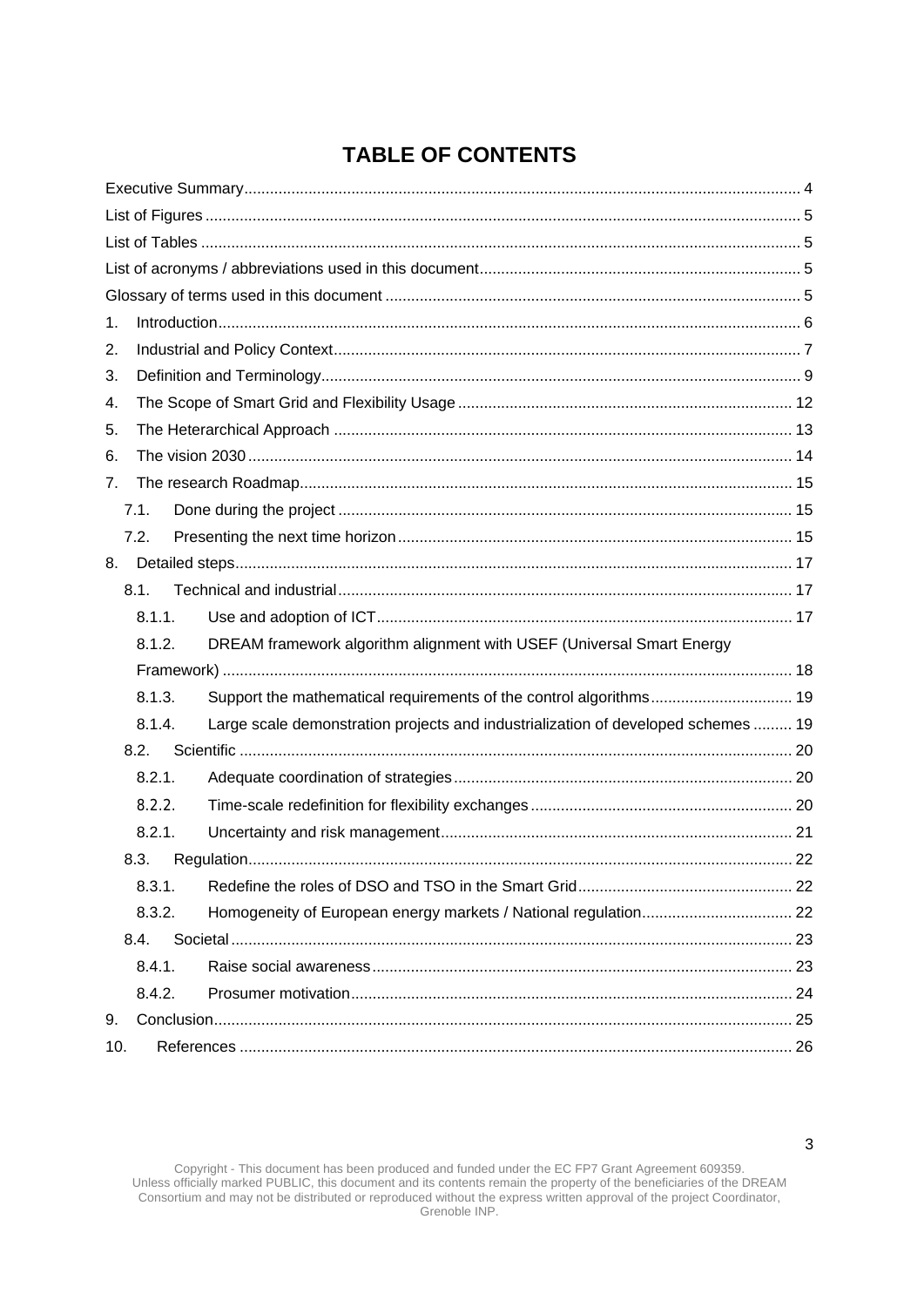## **Executive Summary**

This document provides the proposed roadmap for Dream solution integration and industrialization. The vision for 2030 sets the required properties for the scalable and deployable coordination and control of the DERs in distribution networks. The Roadmap defines the objectives for three time horizons – the near, mid and long term. For each time horizon, objectives are given. Finally, the needs expressed by the stakeholders and the barriers that are the most probable difficulties and obstacles to be overcome, are analysed. The four categories are: Technical and industrial, Regulatory, Scientific and Societal as shown in Figure 1.



**Figure 1 – The proposed roadmap Dream solution**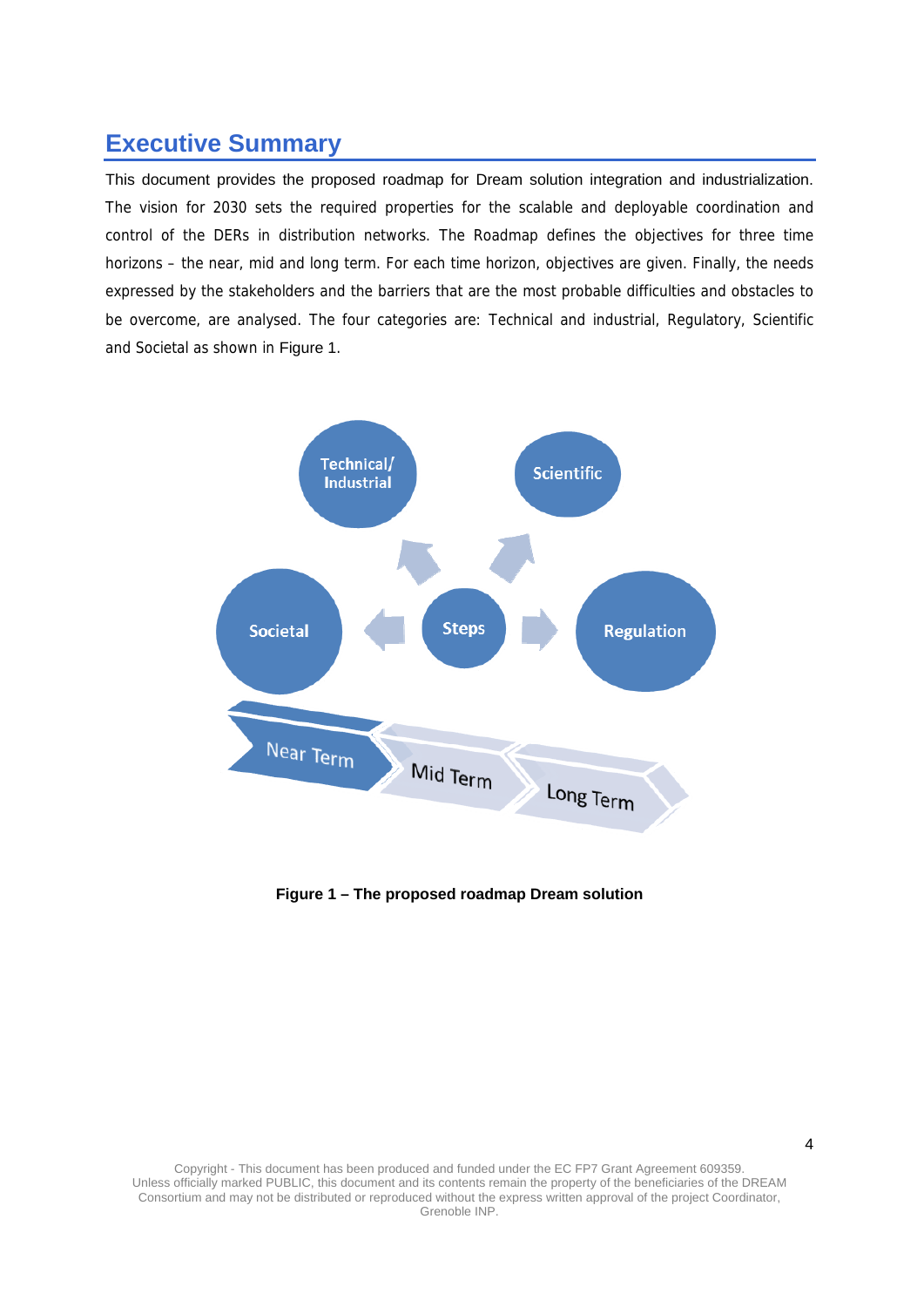# **List of Figures**

## **List of Tables**

# **List of acronyms / abbreviations used in this document**

| Acronym /<br>Abbreviation | Description                          |
|---------------------------|--------------------------------------|
| <b>BRP</b>                | <b>Balance Responsible Partners</b>  |
| <b>DER</b>                | Distributed energy resources         |
| <b>DSO</b>                | Distribution system operator         |
| <b>ESCO</b>               | Energy service company               |
| HMI                       | Human Machine Interface              |
| KPI                       | Key Performance Indicator            |
| РM                        | Performance Metric                   |
| <b>RES</b>                | Renewable energy systems             |
| R&I                       | Research & Innovation                |
| <b>TSO</b>                | Transmission system operator         |
| UC                        | Use Case                             |
| <b>USEF</b>               | Universal smart energy framework     |
| aRTU                      | <b>Advanced Remote Terminal Unit</b> |
| <b>RES</b>                | Renewable Energy Resources           |
| <b>MAGIC</b>              | Multi-Agent Intelligent Controllers  |

# **Glossary of terms used in this document**

| Name | Description |
|------|-------------|
|      |             |
|      |             |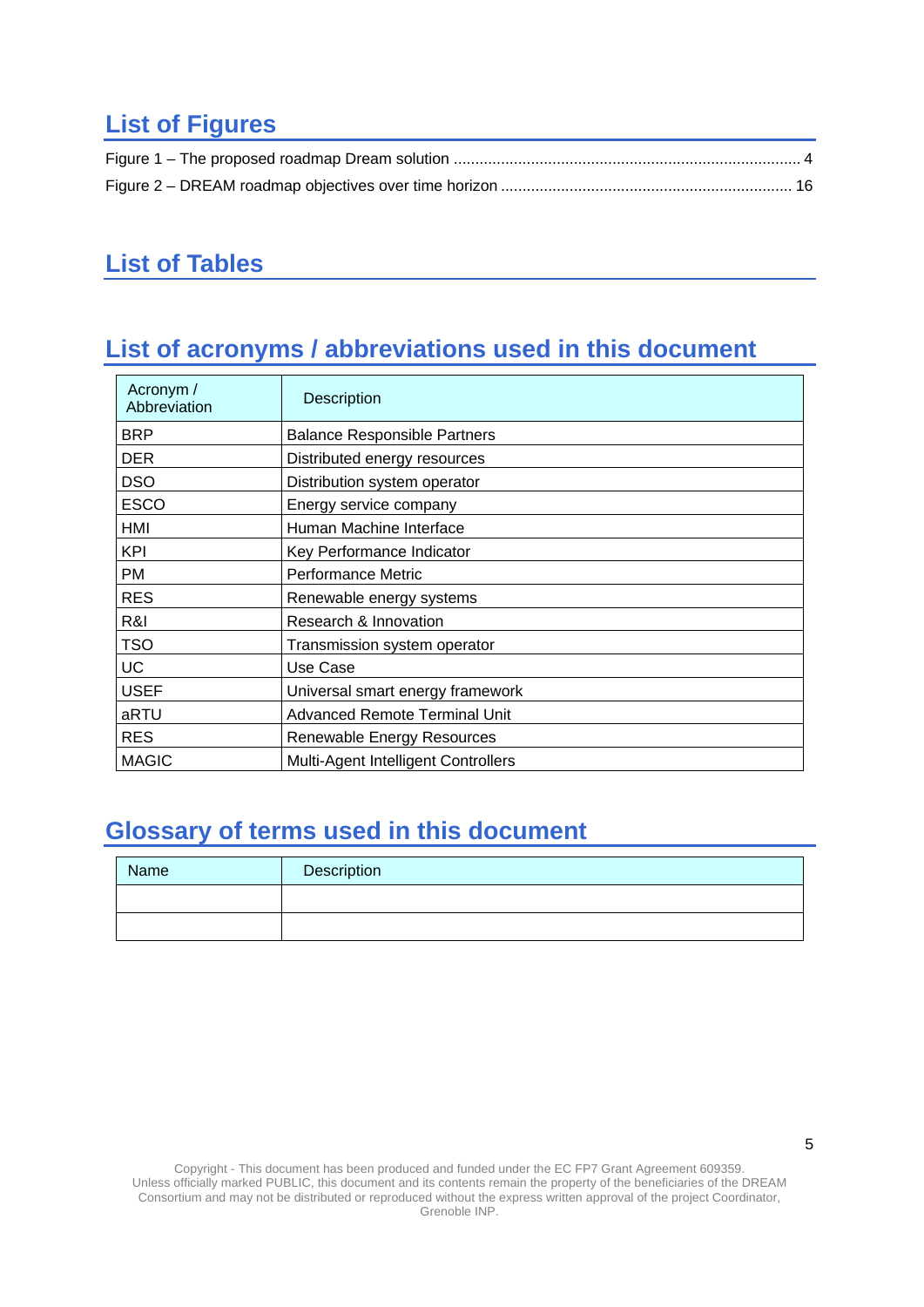## **1. Introduction**

Innovative approaches for the management of the electrical power grids that would set the cornerstones of the future Smart Grid are becoming more and more attractive. More specifically, new mechanisms should be embraced that would allow an increased monitoring and controllability of the grid and would help the integration of storage technologies and demand response schemes. This way, by having a more accurate observability of the grid, a more efficient management of variable generation and loads would be possible in terms of decreasing the operating costs, deferring planning investments and providing market enabling solutions for the active participation of the end users.

Hence, it is in the responsibility of research activities (for both the societies of academia and industry) to develop, prove and demonstrate new principles and methodologies that will facilitate the transition towards the smart grid vision. However, this path is paved with extreme challenges regarding the modelling, developing and implementing new technologies in the real-word distribution grids. Such novelties include demand response tools in a fully integrated environment with energy storage systems. The underlying goals of these tools are to optimize the power system operation and validate the corresponding business models that encompass all the aforementioned advanced functionalities. It is becoming highly probable that new marketplaces will emerge in these domains providing numerous benefits for all the market players.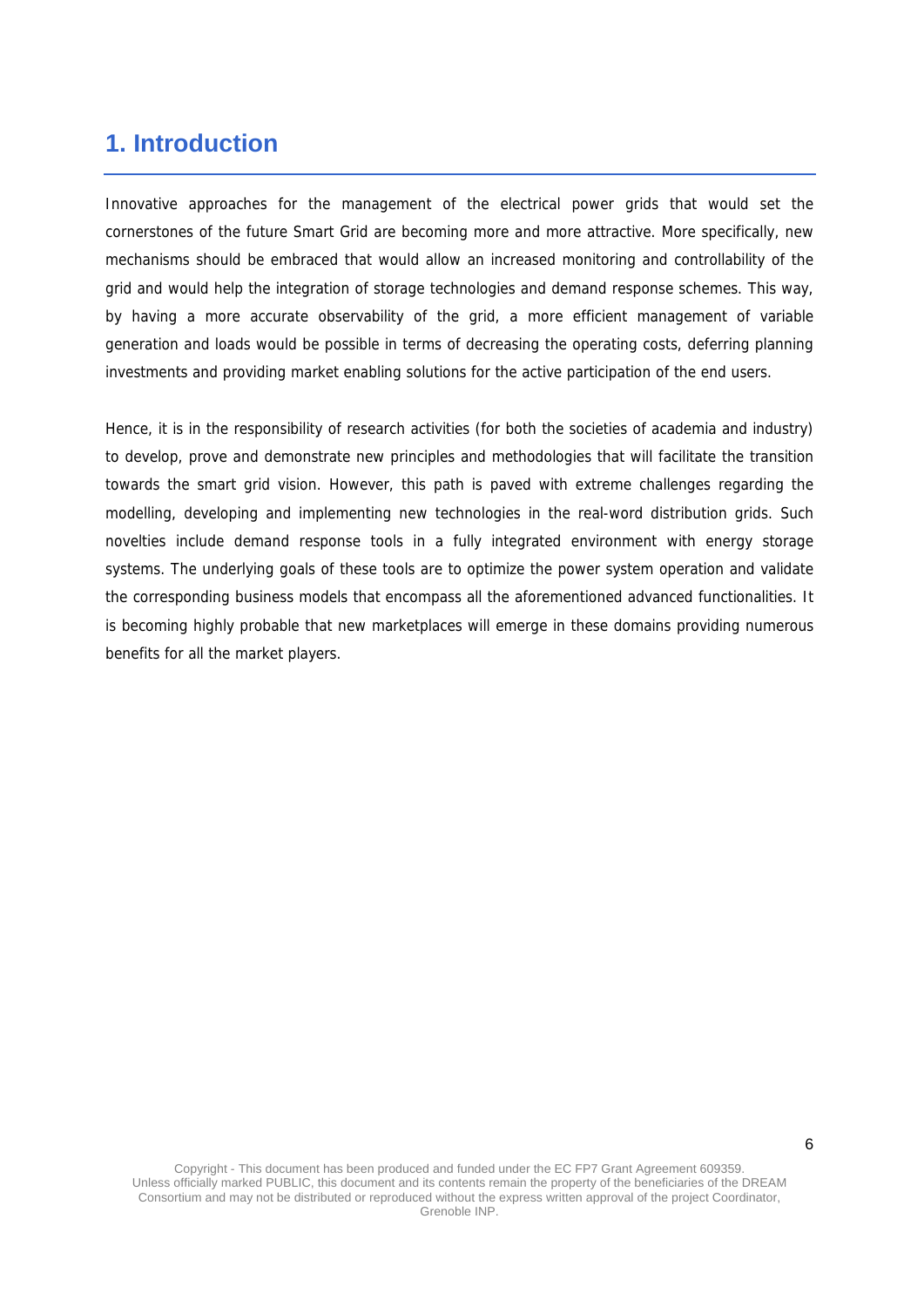## **2. Industrial and Policy Context**

European electrical networks are facing new challenges due to several factors such as power industry restructuring, unbundling of energy services and incentives in renewable energy sources. In addition, the democratization of Information and Communication Technologies (ICT) has impacted the technological and digital transformation of the power industry.

Traditionally, the organizational schemes were based on monopoly situations. Indeed, the high costs of deployment and maintenance of the electrical infrastructures have been favourable to vertically integrated utilities for production, transmission and distribution of electricity. This organization was allowing the system operators to guarantee the security and the reliability of their grids while searching its optimal operation.

The liberalization of the European energy market that started in Europe with the directive EC 92/96 [EC-96] led to the introduction of competition into the power industry, especially at the level of the wholesale market and gradually at the retail market side. All the new emerging unbundled actors can now participate in electricity trades depending on their own strategies. Transmission and distribution system operators have to ease these energy exchanges while preventing discrimination and guaranteeing a fair access to the grid to all participants.

In parallel and in line with the growth of environmental and sustainable awareness, the European Union has adopted a large number of directives targeting energy savings, increase of the proportion of renewable energy resources, and reduction of the greenhouse gas emissions. EU countries have recently agreed on a new 2030 Framework for climate and energy, including EU-wide targets and policy objectives for the period between 2020 and 2030. These targets aim to help the EU achieve a more competitive, secure and sustainable energy system and to meet its long-term 2050 greenhouse gas reductions target. The targets are based on a thorough economic analysis that measures how to cost-effectively achieve decarbonization by 2050. The detailed targets for 2030 are the following: a 40% cut in greenhouse gas emissions compared to 1990 levels, at least a 27% share of renewable energy consumption, at least 27% energy savings compared with the business-as-usual scenario.

To meet the targets, the European Commission has proposed some ideas on a new governance system based on national plans for competitive, secure, and sustainable energy. These plans will follow a common EU approach. They will ensure stronger investor certainty, greater transparency, enhanced policy coherence and improved coordination across the EU.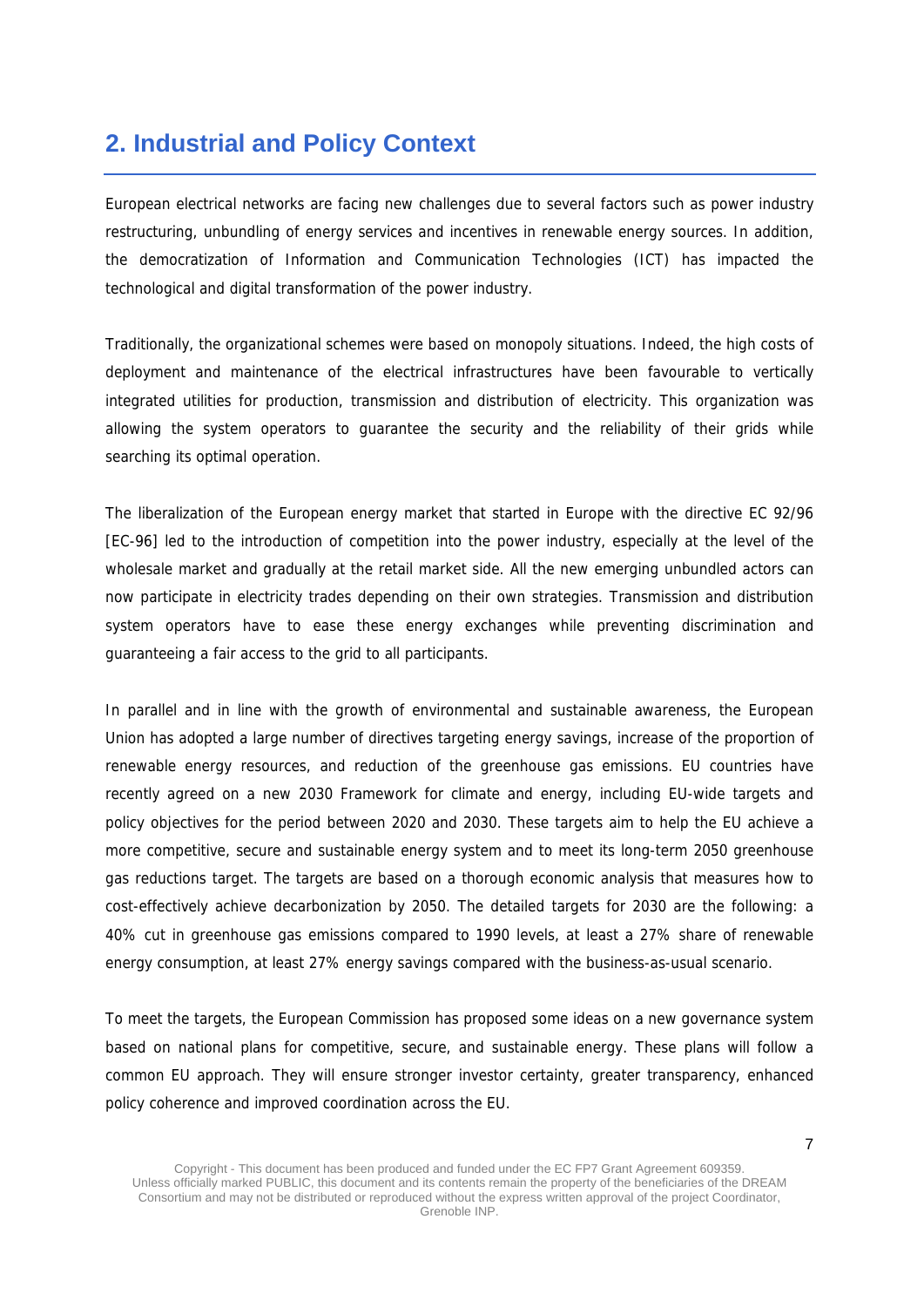These main concerns have implied the introduction of a large amount of high variable renewable sources into the generation mix, and have induced an important need of flexibility in the electrical networks to preserve the system stability at different time horizons. More particularly, due to regulatory incentives and subsidies that have been established for environmental concerns, investors and particularly end users are now encouraged to install small-scale distributed generations. The need for flexibility is even more significant especially at local levels, in order to ensure an optimized and efficient operation of distribution grids (including microgrids situations).

Improved network capacity management is thus required in order to maximize sustainable generation in the most economical way for the whole society, while maintaining network stability and reliability. Whenever it is a cost-effective and stable alternative to reinforcement's solutions, this capacity management can be increased via the operation of controllable sources and loads, allowing the grid to be more flexible at both demand and supply sides. If such solutions turn out to be more cost-effective and do not compromise security of supply and quality of service, grid operators should be able to postpone and even reduce their investments for capacity upgrading of the grid thanks to flexibility management solutions.

In the actual situation, these flexibility opportunities are used at national level for Balancing Responsible Parties (BRPs) portfolio optimization, for balancing mechanism and for transmission contingency management. With the increasing interconnection rate of Distributed Energy Resources (DERs), more and more flexibility opportunities are available in distribution systems, which have to be transmitted up to the transmission level.

The electricity system actor's roles and responsibilities need to evolve. New tools should be elaborated in order to permit the DSOs to better operate their network, as well as to allow better interactions between Distribution System Operators (DSOs) and other stakeholders, such as Transmission System Operators (TSOs). In a context where all unbundled actors are dealing with an increasing number of local flexibility opportunities, the DSOs have to play locally a new key role. They should try to give a complete access to markets to all distributed end users and enable the transmission of local flexibility offers in the national energy exchanges places, while guaranteeing acceptable network operation conditions and ensuring the quality of supply to their customers. To allow this paradigm, the underlying New Information and Communication Technologies (NICT) architectures have to be as well re-defined.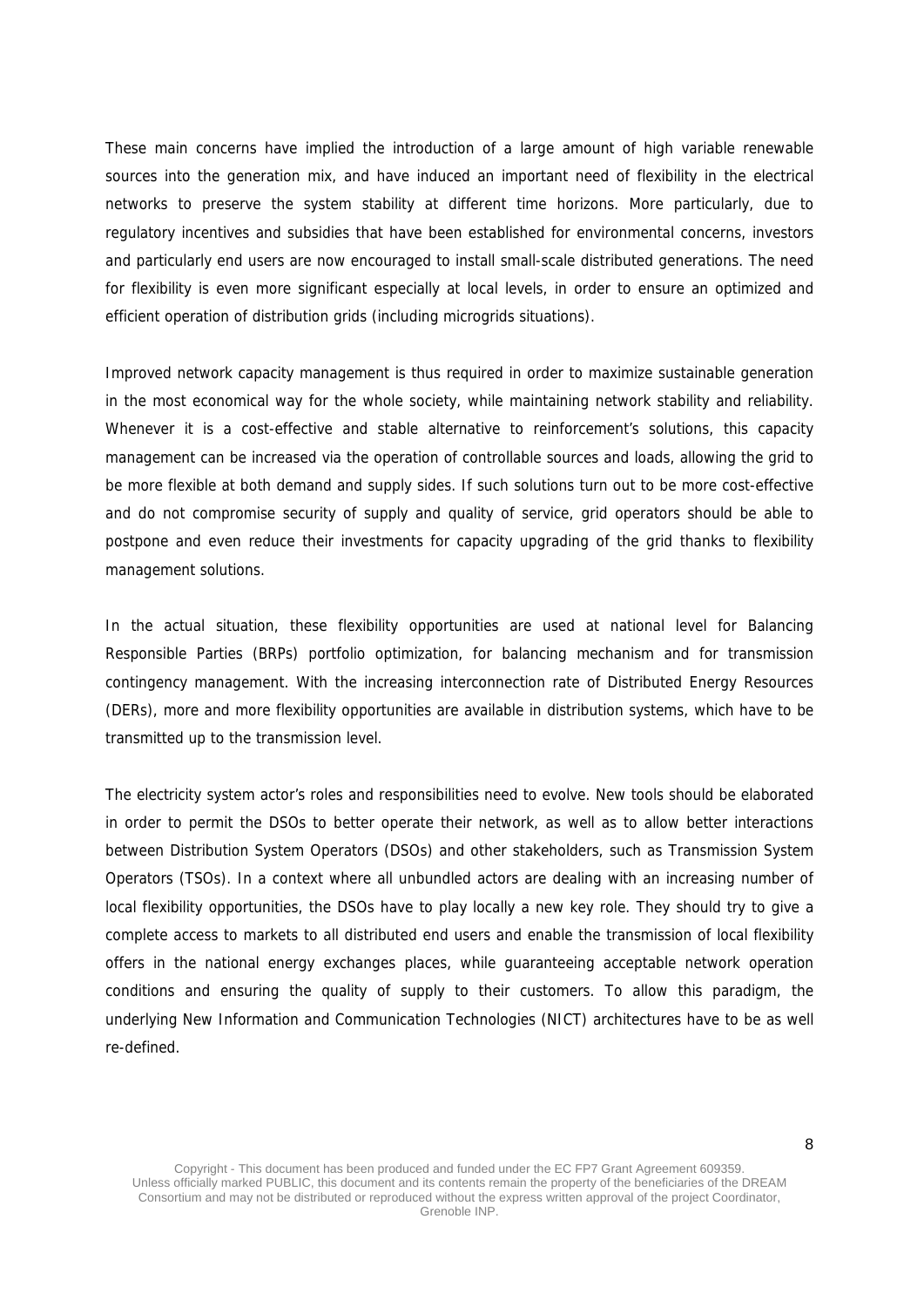# **3. Definition and Terminology**

In this section, some essential definitions and terminology used in the subsequent text are provided. Definitions are valid in the context of the present Roadmap, and may not always have a general validity. The following definitions represent the shared view of the participants of the DREAM project and hence the DREAM perspective on both energy markets and future distributed control strategies. The definitions use established definitions such as the ones from the SG-CG, the ENTSO-E role model, or EC-commissioned reports wherever possible.

| <b>Term</b>                            | <b>Definition</b>                                                                                                                                                                                                                                                                                                                                                                                                                                                                                                                                                                                  |
|----------------------------------------|----------------------------------------------------------------------------------------------------------------------------------------------------------------------------------------------------------------------------------------------------------------------------------------------------------------------------------------------------------------------------------------------------------------------------------------------------------------------------------------------------------------------------------------------------------------------------------------------------|
| <b>Actor</b>                           | Any entity (people, organisations, systems or devices) that executes actions in the<br>environment under consideration. Actors have predefined capabilities (functions) to                                                                                                                                                                                                                                                                                                                                                                                                                         |
|                                        | act, and may perform them according to one more roles in specific use cases.                                                                                                                                                                                                                                                                                                                                                                                                                                                                                                                       |
| <b>Agent-based</b><br>coordination     | The use of agent technology and ways of communication to implement flexible,<br>autonomous control mechanisms for the electrical grid. The goal is to reach the<br>common objective of all the agents; e.g. support market participation as well as to<br>ensure system security/stability                                                                                                                                                                                                                                                                                                         |
| <b>Balancing</b><br><b>Mechanism</b>   | All actions and processes through which responsible actors in the market ensure that<br>total electricity withdrawals are equalled by total injections in a continuous way, in<br>order to maintain the system balance. In the DREAM context, balancing mechanisms<br>are also executed on lower network levels. The term then refers to actions and<br>processes through which responsible actors on the distribution level manage and<br>stabilize the grid area, e.g. by trading flexibilities in technical or commercial use cases<br>that are obtained from customers' loads and preferences. |
| <b>Balancing</b><br><b>Market (BM)</b> | The entirety of institutional, commercial and operational arrangements that establish<br>a buyer/multi-seller market-based management of the function of System Balancing<br>within the framework of a liberalised electricity market, and that consists of three<br>main parts:<br>Balance responsibility,<br>-<br>Balancing services provision, and<br>۰<br>Imbalance settlement.<br>In the DREAM context, the meaning of this concept will be extended to actors on<br>distribution / retail network levels and be complemented by new mechanisms such as<br>flexibility management.            |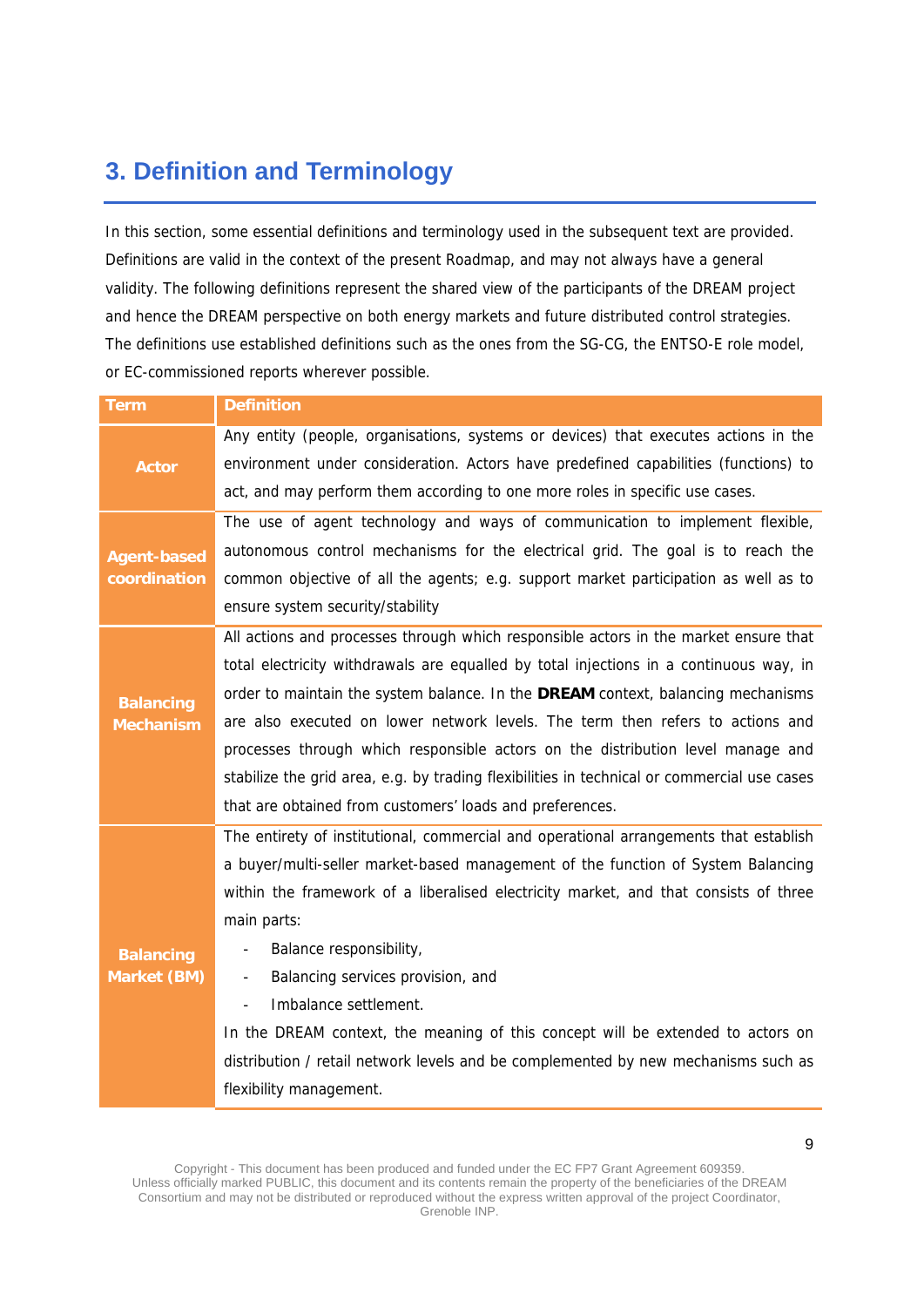|                     | Power capacities (MW) available to balance the system in real time. These capacities    |
|---------------------|-----------------------------------------------------------------------------------------|
|                     | can be contracted with an associated payment for their availability and/or be made      |
| <b>Balancing</b>    | available without payment. Technically, reserves can be either automatically or         |
| <b>Reserves</b>     | manually activated [Mott McDonald & Sweco-2013]. In the DREAM context, real-time        |
|                     | reserves may also be available to DSOs for their real-time optimization.                |
|                     |                                                                                         |
|                     | Power (MW) activated to maintain the balance between injections and withdrawals.        |
| <b>Balancing</b>    | It is possible to balance active and reactive power. In the DREAM context, it may       |
| <b>Power</b>        | also be available to DSOs for their real-time optimization.                             |
| Day-ahead           | The possibly independently operated multi-vendor, multi-buyer market in which           |
| market              | parties can submit bids and offers to secure energy and sometimes also capacity for     |
|                     | delivery on the following day.                                                          |
| <b>Demand</b>       | A "bottom-up" approach describing an incentivizing of customers by costs, ecological    |
| <b>Response</b>     | information or others in order to initiate a change in their normal consumption or      |
| (DR)                | feed-in pattern.                                                                        |
| <b>Demand</b>       | A "top-down" approach by which power companies/utilities take measures to reduce        |
| <b>Side</b>         | electricity consumption for energy efficiency in general and electricity system         |
| <b>Managemen</b>    | operation efficiency in times of high energy cost or network constraints. Demand-side   |
| t (DSM)             | management (DSM) includes energy efficiency and demand response (DR).                   |
| <b>Direct</b>       | The direct, top-down management of generation and consumption components of             |
| control             | the grid to ensure grid stability, usually initiated by a central planning entity.      |
| <b>Cell concept</b> | A logical split of the network in terms of network components                           |
|                     | Associated with a customer and accommodating the functions required to subscribe        |
| <b>Energy Box</b>   | to the energy network, the set of managed devices (load, storage, production) and       |
|                     | associated characteristics, the commercial interfaces for the customer, and the         |
|                     | communication to and from the customer's devices.                                       |
|                     | On an individual level, flexibility is the modification of generation injection and/or  |
|                     | consumption patterns in reaction to an external signal (price signal or activation) in  |
| <b>Flexibility</b>  | order to provide a service within the energy system. The parameters used to             |
|                     | characterize flexibility include the amount of power modulation, the duration, the rate |
|                     | of change, the response time and the location.                                          |
|                     | Pools the small flexibilities from several energy boxes in order to make commercial     |
| <b>Commercial</b>   | use of them in the grid or on energy markets. Responsible for balancing the             |
| <b>Aggregator</b>   | contracted position which he has in turn contracted with in a given bidding zone or     |
|                     | DSO area/areas.                                                                         |

Copyright - This document has been produced and funded under the EC FP7 Grant Agreement 609359. Unless officially marked PUBLIC, this document and its contents remain the property of the beneficiaries of the DREAM Consortium and may not be distributed or reproduced without the express written approval of the project Coordinator, Grenoble INP.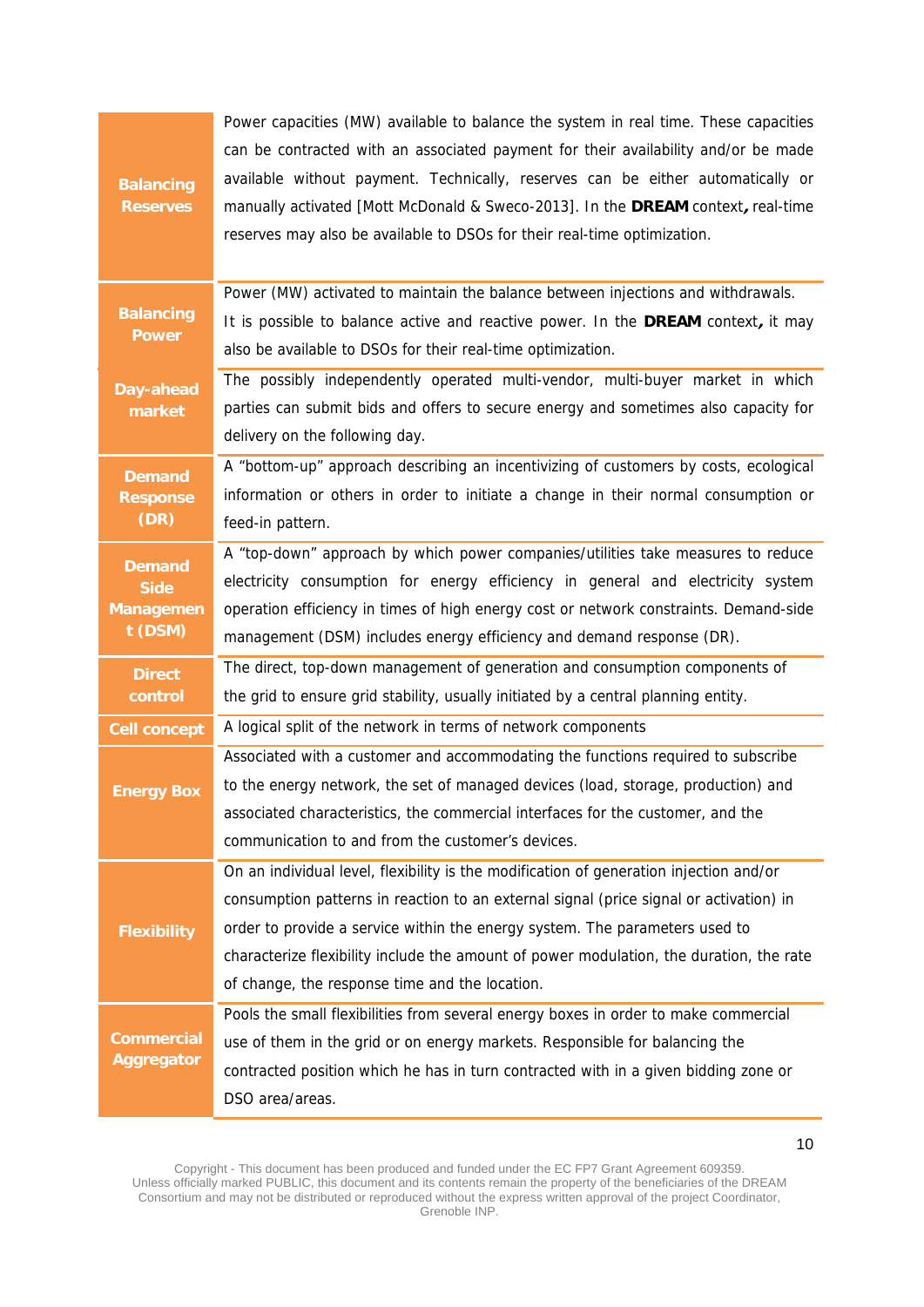| <b>Heterarchica</b><br>I approach | The DREAM project's core idea of how the electricity grid should be managed or             |
|-----------------------------------|--------------------------------------------------------------------------------------------|
|                                   | rather manage itself: as a decentralized network of autonomous yet interconnected          |
|                                   | elements on the level of the distribution grid. Grid actors are represented by agents      |
|                                   | that engage in negotiations in which the central planner role is substituted by a          |
|                                   | distributed one.                                                                           |
| <b>Intraday</b><br>market         | Market timeframe beginning after the day-ahead gate closure time and ending at the         |
|                                   | intraday gate closure time, where commercial transactions are executed prior to the        |
|                                   | delivery of traded products.                                                               |
| <b>Role</b>                       | A Role subsumes a specific set of activities and responsibilities fulfilled by an Actor in |
|                                   | interaction with the system under consideration. The role-allocation may also be           |
|                                   | subject to regulation/legislation. Most Legal Entity/Business Actors carry out their       |
|                                   | activities by performing roles (e.g. System Operator, Trader).                             |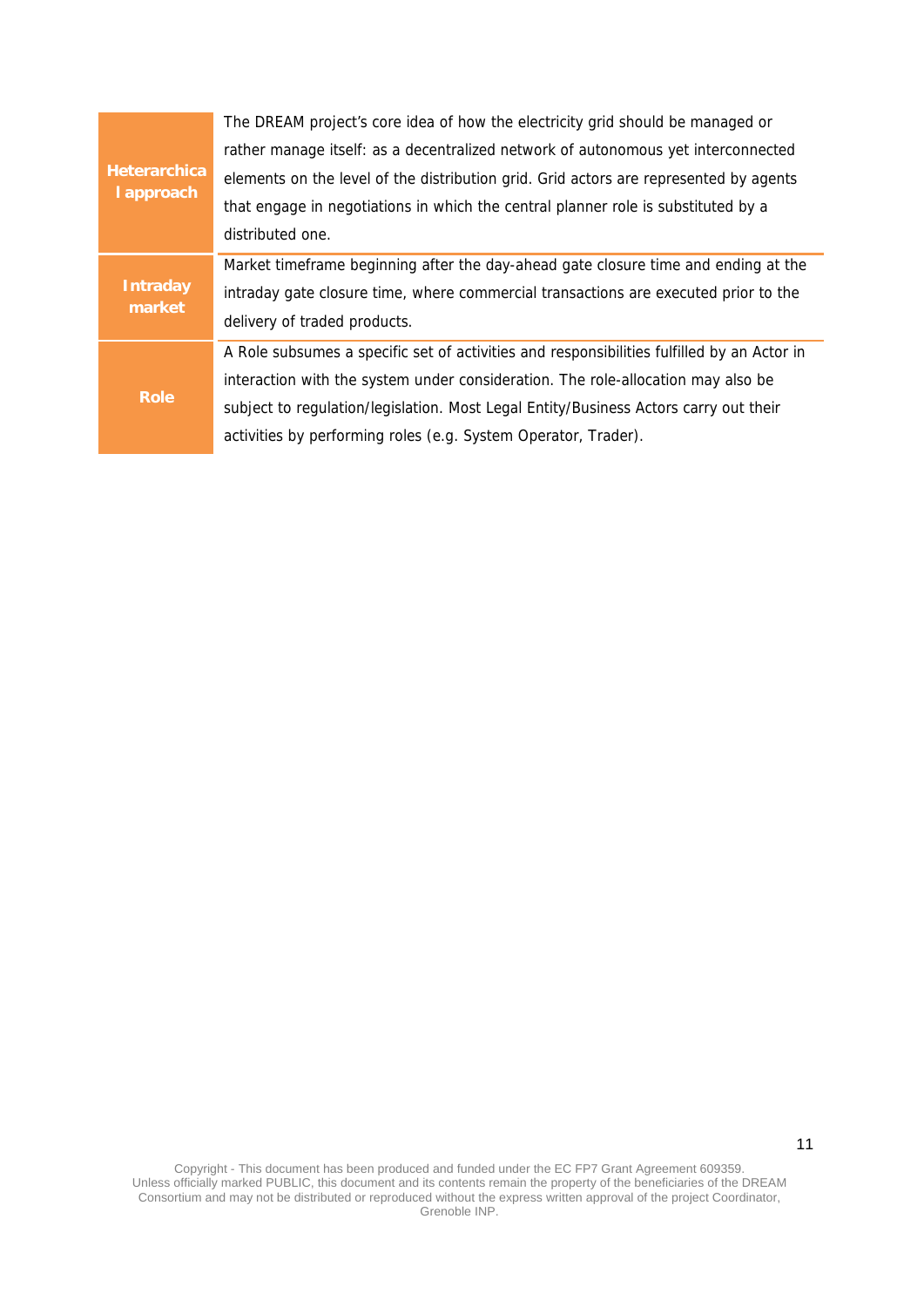## **4. The Scope of Smart Grid and Flexibility Usage**

The European electricity markets and mechanisms had been principally thought to fulfil energy exchanges and capacity availabilities at transmission level. In the actual situation, flexibility opportunities are firstly used for the BRP portfolio optimization, for the balancing mechanism and for the transmission contingency management. With the increasing interconnection rate of DERs penetration, more and more flexibility opportunities are available in distribution systems, and have to be aggregated and transmitted up to the transmission level.

Therefore, with the growing number of local flexibility opportunities, the DSOs' roles and responsibilities need to evolve. New tools should be elaborated in order to make them able to validate the distributed flexibility opportunities and to enhance their transmission to national levels. New strategies are also needed to help the DSOs to operate their network in the best conditions, allowing them to use remaining local flexibility services for constraint management and for energy efficiency optimization.

In order to ensure that the entire distribution grid should be compatible with existing systems and standards, architectures and solutions applied in transmission systems could be used as guidelines to develop advanced control mechanisms in distribution systems. However, there are considerable differences between transmission and distribution systems implying that the replication could not be the best option.

In this context, an innovative and dynamic communication infrastructure is proposed for a better coordination and control of the DERs. The DREAM project is proposing innovative methodologies based on distributed coordination of local resources and grid components control, taking into account the intrinsic characteristics of the grid structure and of its existing operational regulation's components, and permitting the introduction of local market and balancing mechanisms and constraints management functions for the DSOs.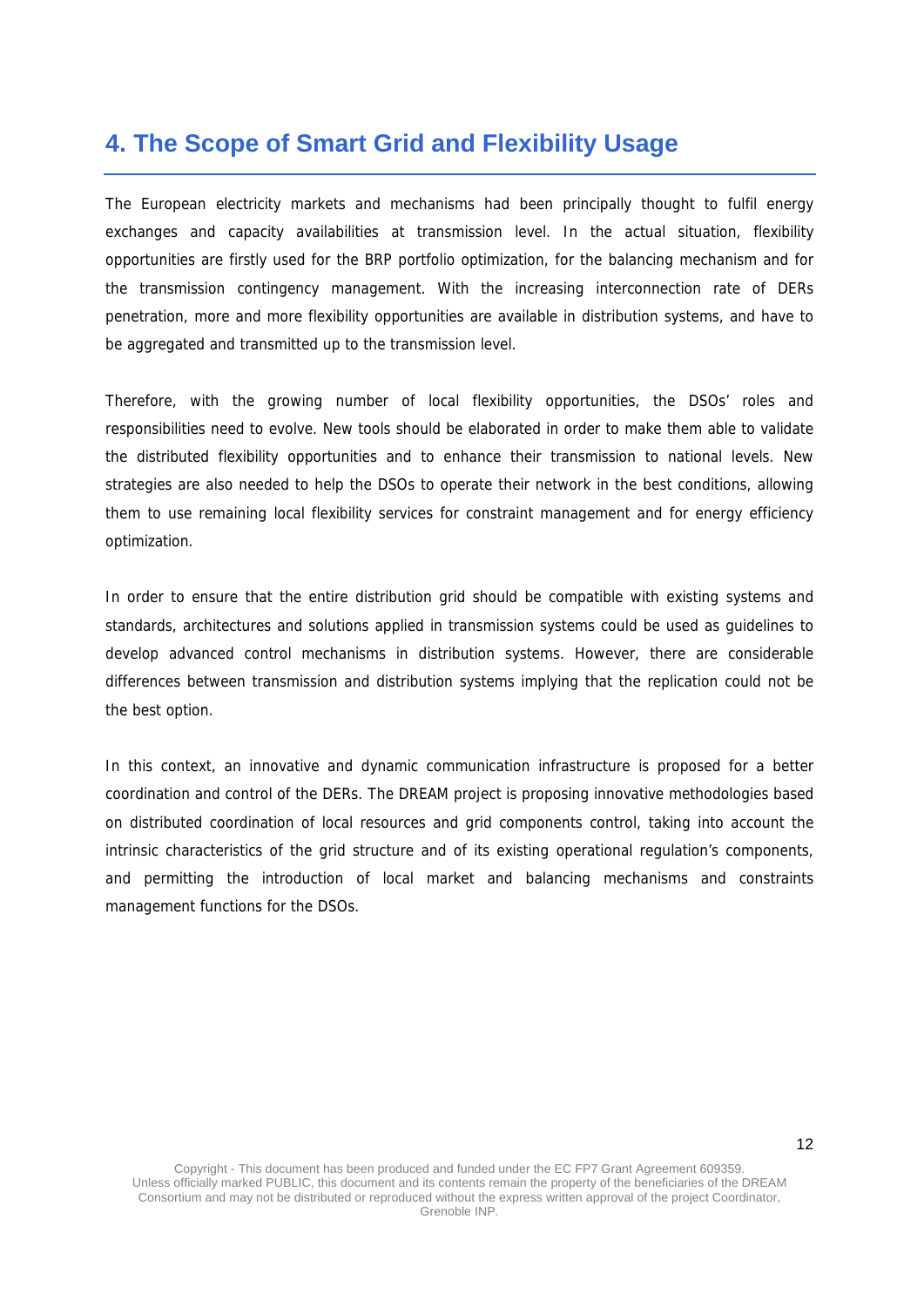## **5. The Heterarchical Approach**

In this context and in order to propose an innovative yet realistic solution, the DREAM project developed an innovative solution that allows the increased penetration of distributed energy resources (DERs), through an active distribution system management having as a concrete goal to deliver sustainable, economic and secure electricity to the end-user. The DREAM solution is based on the concept of heterarchical coordination of the grid entities using decentralized techniques, dynamic reconfiguration and aggregation.

The established integrated architecture creates new marketplaces at the distribution level of the power system and in different timeframes, i.e. the day ahead market that copes with the larger quantity of electricity trading and the hour ahead balancing market that handles deviations near the time of operation. Furthermore, real-time constraint violations that may occur unexpectedly, are solved primarily locally based on the concept of traded customer flexibility, while in cases of emergency, the DSO is able to take conventional measures. The technical solution uses decentralized agent-based systems (MAS), implementing algorithms ensuring the optimized and stable operation of the distribution grid.

In order to reduce the complexity of the optimization of the operation of the distribution system decentralized control schemes are utilized. This way, the grid is driven to a more reliable selfcoordinated system, since the centralized intelligence is dispersed in the various controllable entities Although keeping the capability to apply general policies, a central coordination centre is no longer required to take action on local decisions. The robustness of the grid is increased since the control decisions are calculated using local interactions following strategies that lead to globally optimal solutions. The motivation for such a scope for the grid operation derives from its numerous advantages such as avoidance of the single point-of-failure, reduced computation and communication cost, privacy of the end-user, but most importantly increased scalability and the "Plug-and-Play" capability.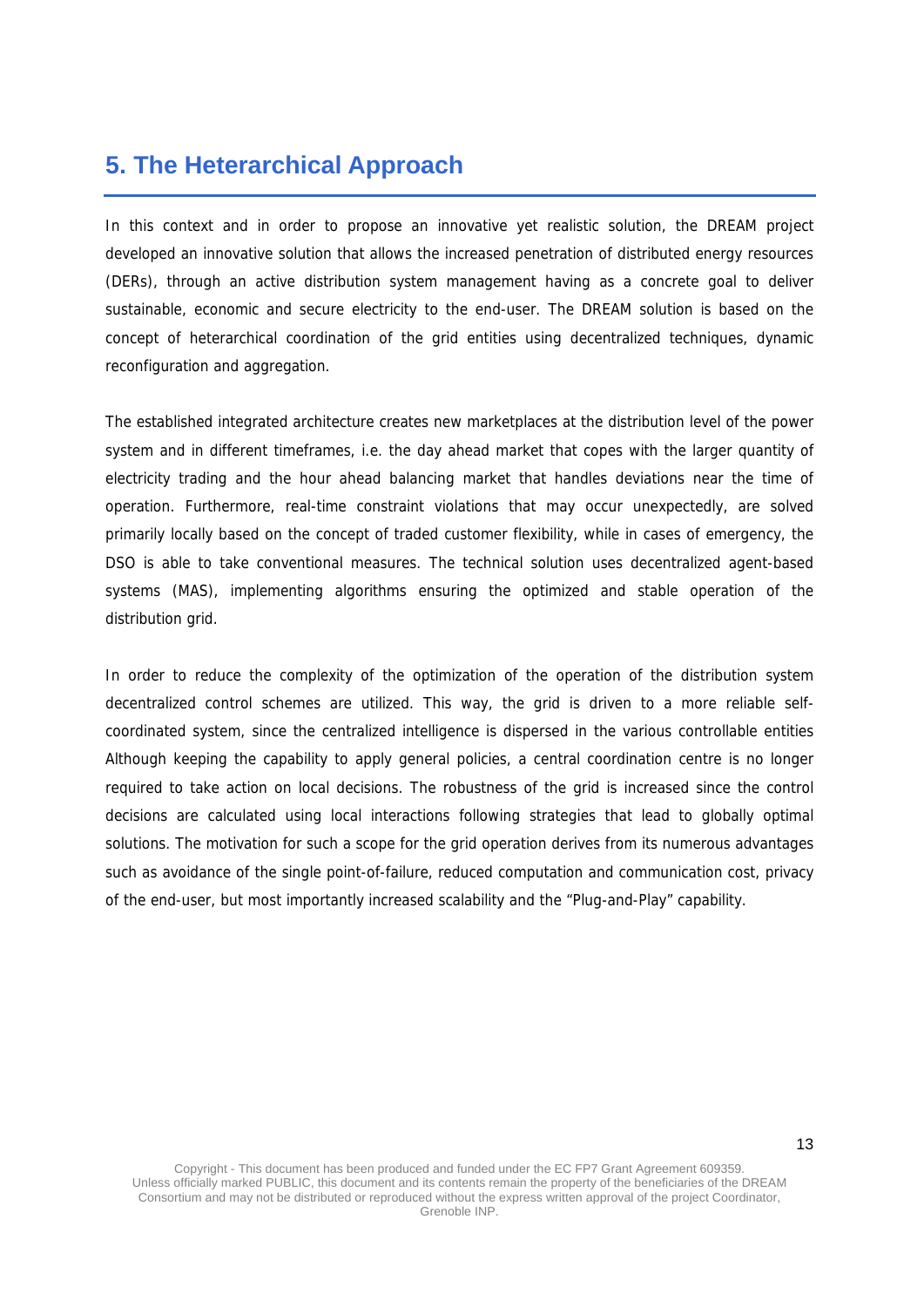## **6. The vision 2030**

The DREAM consortium has developed the following vision for the coordination and control of the DERs in distribution networks in 2030:

### **"The DREAM project aims to build and demonstrate an industry-quality reference solution for DER aggregation-level control and coordination, based on commonly available ICT components, standards, and platforms for every actor (DER owners, grid operators, etc.) of the Smart Grids."**

Consequently, this vision implies the creation of a coordinated distributed architecture which will be highly scalable and replicable.

From an investments ICT costs point of view, the initial investment in a holistic system control might be more interesting than the one considering DREAM solutions, because of the smaller need of advanced devices spread over the grid. Moreover, once the investment is done in a holistic system control, there is a reduced need of investments in the system when its size is growing, until a certain point.

After this specific extension point, the evolution of the investments costs for both systems might be completely different. While the evolution of the investments costs should stay quite linear with the growing number of flexibility opportunities for the DREAM system development, it might be exponential for the holistic system development if the entire system control has to be updated and extended.

These reasons are leading to the fact that the DREAM functionalities deployment among the whole system network could be a good alternative for the future architectures of Smart Grids. Indeed, the heterarchical distribution of intelligence might permit a good share of computations among the network. This also could permit a better consideration of the DERs down to the lowest levels of the grid. Yet this is something that requires additional research and techno economic analysis and evaluations.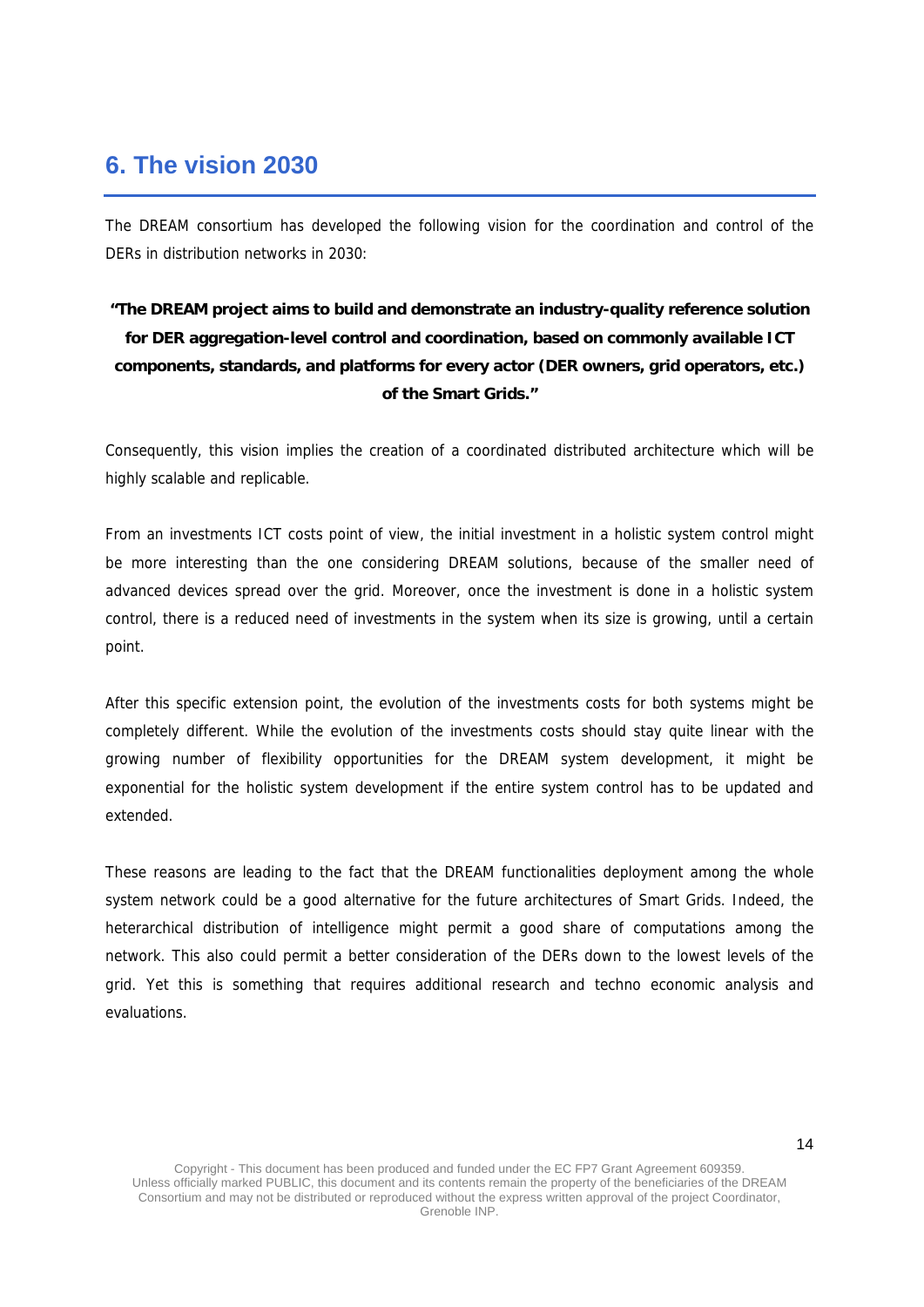# **7. The research Roadmap**

### **7.1. Done during the project**

The DREAM partners dealt with the assigned objectives by accomplishing several actions:

- Identify the drivers for DREAM adoption and main scientific and practical barriers for DREAM framework development, implementation and deployment from a market-based perspective,
- Identify the main scientific and practical barriers that have to be overcome to enable distributed balancing market place at the distribution level for DREAM framework development, implementation and deployment,
- Identify the main scientific and practical barriers that have to be solved for a successful deployment and development of the DREAM framework from a real-time control perspective,
- Outline the main paths to address these barriers as related scientific and practical advances,
- Propose scientific and technical solutions as well as practical implementations to tackle the main barriers identified.

At the end of this process, the objectives to focus on and the next difficulties and barriers to face were identified.

### **7.2. Presenting the next time horizon**

The vision for 2030 defines the required properties for the scalable and deployable coordination and control of the DERs in distribution networks. The objective of the Roadmap is to show how to achieve those properties. For this purpose, the Roadmap defines objectives for three time horizons – the near, mid and long term, as illustrated in Figure 2.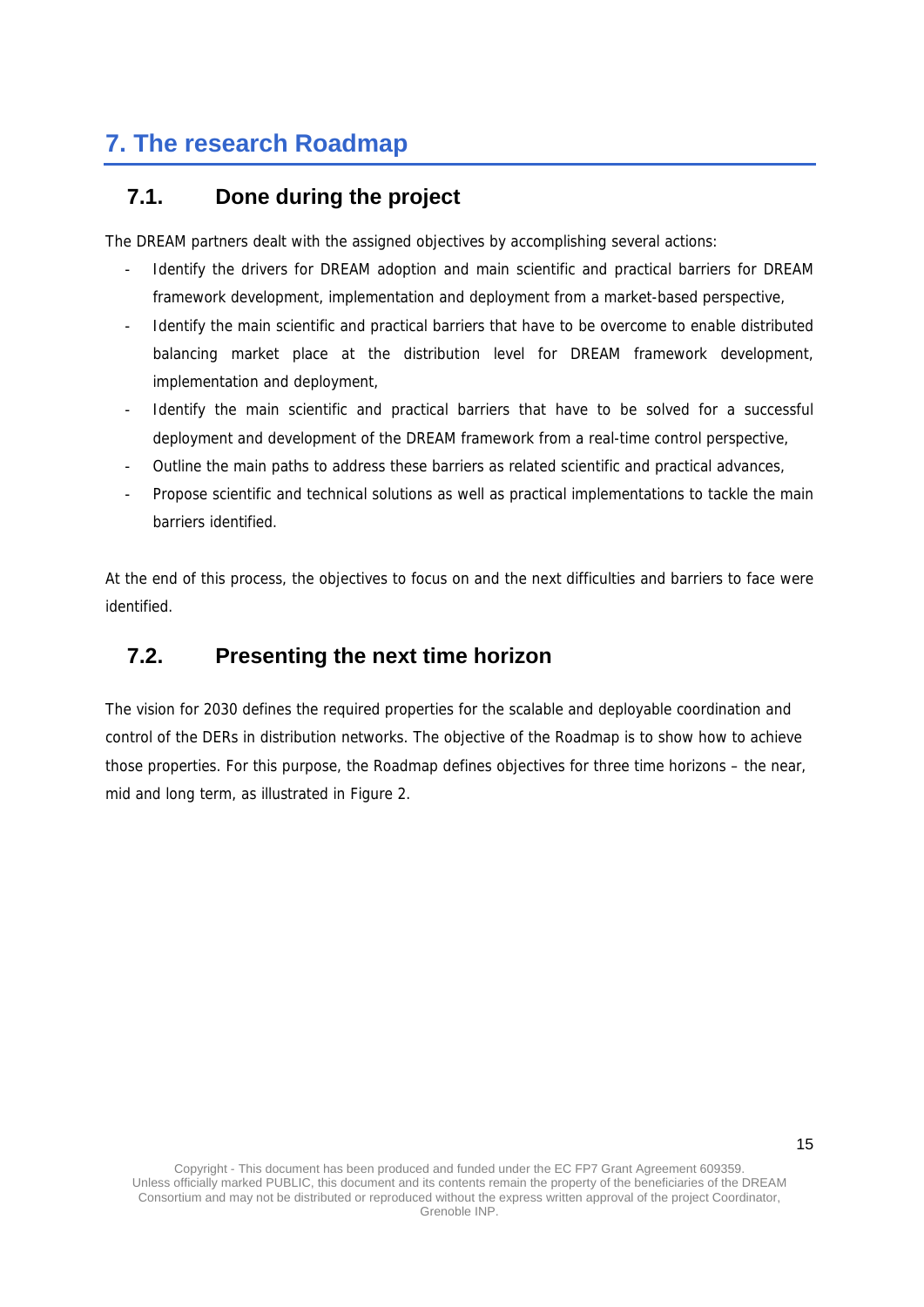

**Figure 2 – DREAM roadmap objectives over time horizon**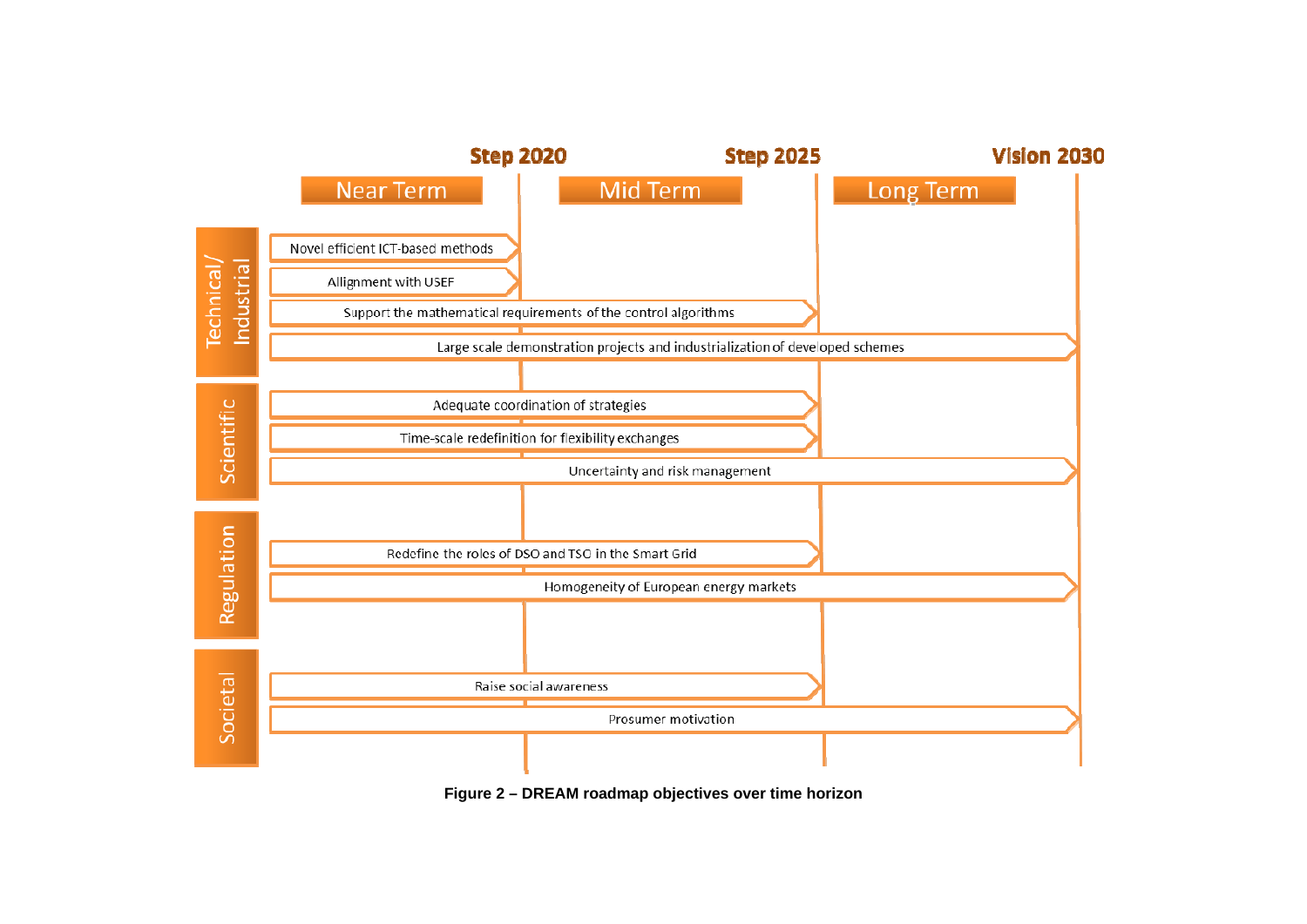## **8. Detailed steps**

For each time horizon, objectives are defined for each of the priorities or pillars.

The following chapter details for each pillar, the needs expressed by the industrial stakeholders, and the difficulties or barriers that are the most probable difficulties and obstacles to be overcome, knowing the context, the present state, the objectives and the nature of the problem to be solved.

They are classified in four categories:

- Technical and industrial,
- Regulatory,
- Scientific,
- Societal.

### **8.1. Technical and industrial**

#### 8.1.1. Use and adoption of ICT

Smart operation of electricity grids requires more active distribution grids. Distribution grids can be made more active, if they can consume or produce electricity in a more context aware fashion; e.g. an electricity consuming heat pump or an electric vehicle charging unit may sense a current or approaching congestion in the grid pre-emptively. The context awareness relates to perception of the current status of the grid from an electricity distribution perspective as well as from a market perspective. Agents, software programs interfaced to electricity demand and supply devices, operating in a distributed ICT network, can attribute to introducing the concept of more active distribution grids.

Life cycle periodicities of power systems components and ICT assets however are differing. From a distribution system perspective, investment decisions on ICT technology are relatively new as compared to investments in traditional power system components like cables and transformers. Also, DSOs, as owner of the most dependable infrastructure in society, focus on having proprietary communication and computing infrastructures, shielded from mainstream public communication networks.

The DREAM packages target at realizing smart power systems according to the requirements for the new infrastructures, new markets and the new types of users in a possibly changing heterarchic context. The flexibility of design and usage of infrastructure components is increased within the DREAM framework. A higher response to realize the required dynamics of the power system from an asset management and an operational perspective then currently available can be realized. DREAM provides for a platform, that features a number of packages with each its own functionality. The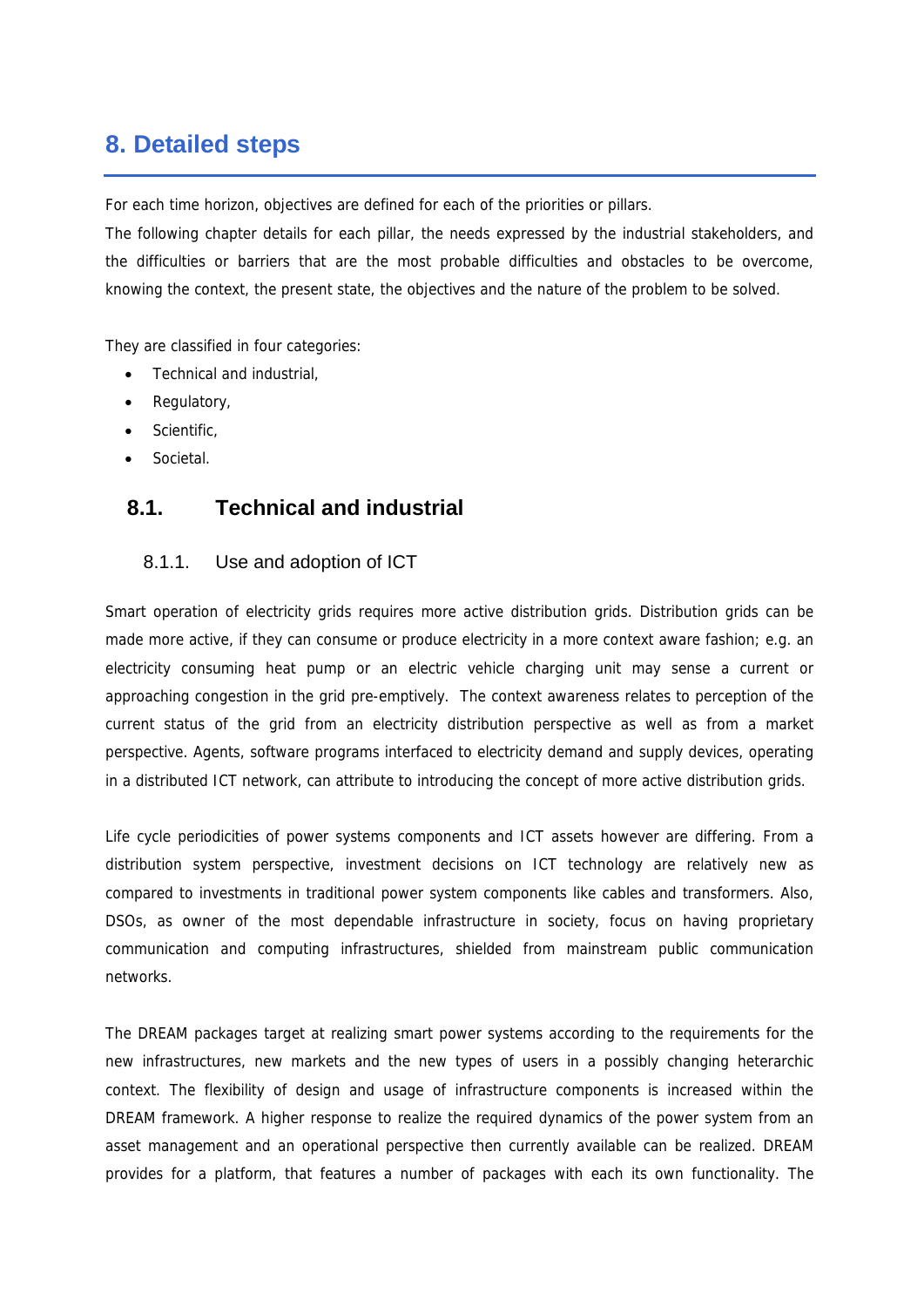granular and localized character of the DREAM framework allows the introduction of market mechanisms suitable for also realizing more localized and real-time active and incentivising participation of DG-RES in energy systems. In these market mechanisms for simultaneously serving the market and also grid-friendliness requirements are mandatory. The coordination mechanisms in DREAM are changeable on-the-fly depending on the current status of the electricity network. Via the agent mechanism DREAM allows the role of the consumers/producers to be automated as much as possible according to their individual preferences.

ICT and data collected should increase the awareness of users for individual appliances on total network operation. Distribution of these data is not only required for DSO-operation but also for the other stakeholders to be used for evaluation of VPP-operation and forecasting. In this way, direct coordination of Virtual Power Plants as services to satisfy grid objectives comes within reach. Due to the strong distributed nature of data storage the impact on security and privacy is more limited and responsibilities can be managed more easily.

## 8.1.2. DREAM framework algorithm alignment with USEF (Universal Smart Energy Framework)

Both DREAM and USEF<sup>9</sup> deal with future markets on flexibility. Both propose a new role: the Aggregator. In DREAM and USEF, the roles dealing with flexibility are similar:

- The Aggregator accumulates available flexibility from the Prosumers and sells it when necessary to Supplier / BRP or DSO through several markets (balancing market, planning & capacity allocation market)
- The DSO is responsible for cost-effective energy distribution and grid stability of the distribution grid. For the latter, the DSO can be active on the flexibility market
- The Supplier / BRP acquires flexibility for own capacity planning and schedule optimization through the markets from the Aggregator

Because of this similarity, DREAM algorithm framework development will gain competitive advantage when carried out in compliance with USEF. It is therefore strictly recommended to align the DREAM algorithm framework with USEF standards for integration and interoperability with leading open source smart grid development standards for software (processes) and hardware components (e.g. grid control devices). Beneficiaries from this alignment will be at least the following smart grid

l

<sup>9</sup> See https://usef.energy

Copyright - This document has been produced and funded under the EC FP7 Grant Agreement 609359. Unless officially marked PUBLIC, this document and its contents remain the property of the beneficiaries of the DREAM Consortium and may not be distributed or reproduced without the express written approval of the project Coordinator, Grenoble INP.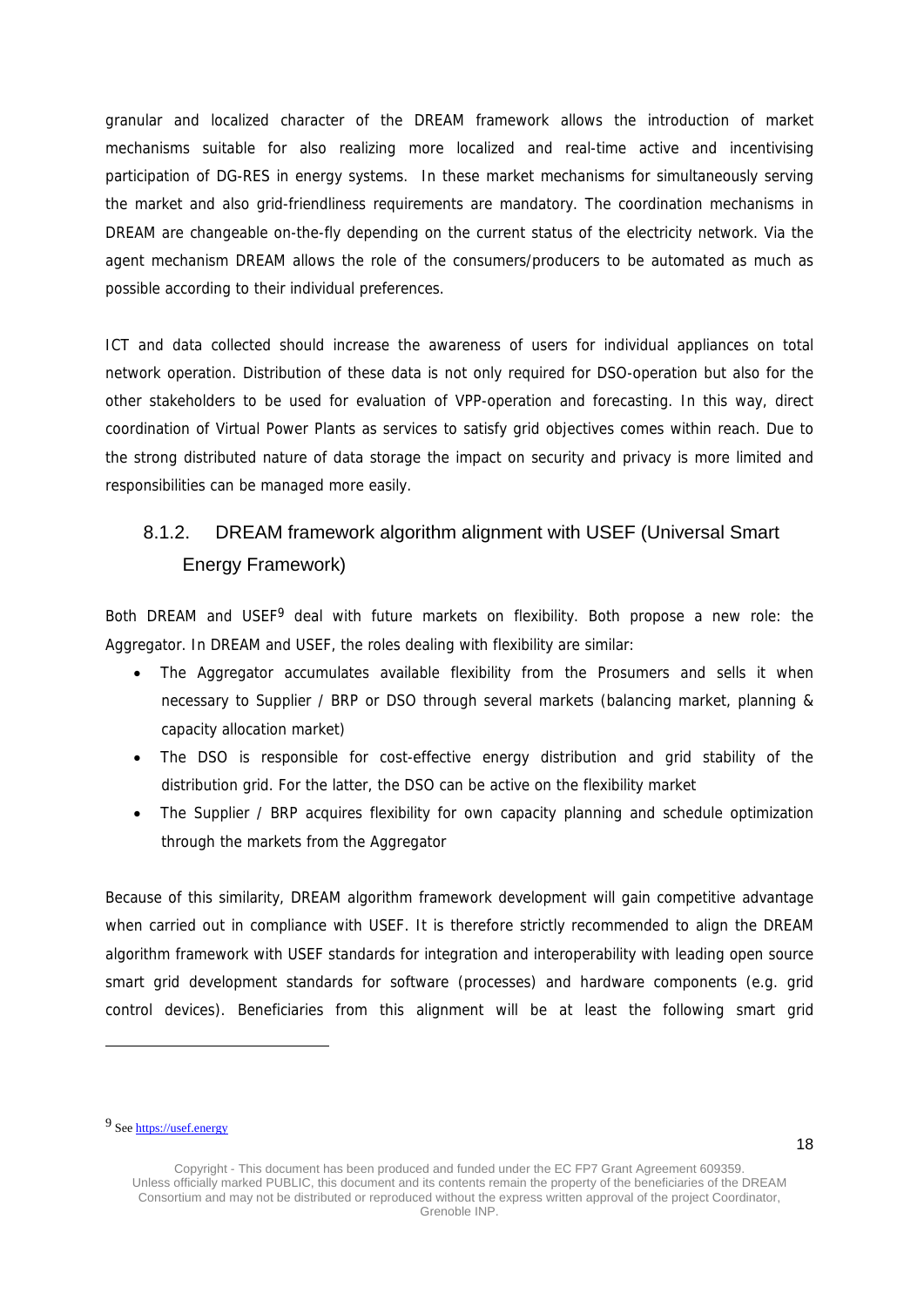stakeholders: governments, DSOs, TSOs, BRPs, Prosumers, ESCOs, Aggregators, Power Grid related Products and Technology Providers.

#### 8.1.3. Support the mathematical requirements of the control algorithms

Considering large network size and operation systems of distribution networks, the flexibilities of small prosumers are aggregated depending on geographical locations and voltage level, and then exploited. In consequence, the algorithms should be implemented only in a distributed and heterarchical way. Meanwhile, the short-term time scale means that the algorithms have to be implemented without the centralized supervision of DSOs. Therefore, the coordination between the different algorithm agents must be dealt with care so that they can achieve the satisfying global control effects.

In addition, the proposed control algorithms should be enough robust, since the balancing market will be operated under different system states. The algorithms should give good solutions in any kind of system states. Finally, the design of algorithms should consider the computation capacity and communication channels of existing distribution networks. Considering the short-term time scale, these algorithms should be able to finish in time the computation based on existing hardware resources. The involved information exchange should not cause much communication burdens, or even communication congestions.

The algorithms rest on a distributed mode of network operation, with an architecture where functionalities are distributed among the whole system network. The distribution of intelligence permits a repartition of computations among the network and avoids the reporting of all the data at a centralized level. This permits also to better consider all the available DER flexibilities down to the lowest level of the grid.

## 8.1.4. Large scale demonstration projects and industrialization of developed schemes

In order to assess and evaluate the DREAM architecture in real distribution grids, larger scale demonstrations should be prepared and executed. Moreover, execution of tests should not be disrupted as well as their duration should be favourably prolonged enough so as to efficiently capture the seasonal changes, especially in distribution grids that comprise a considerable capacity of renewable generation.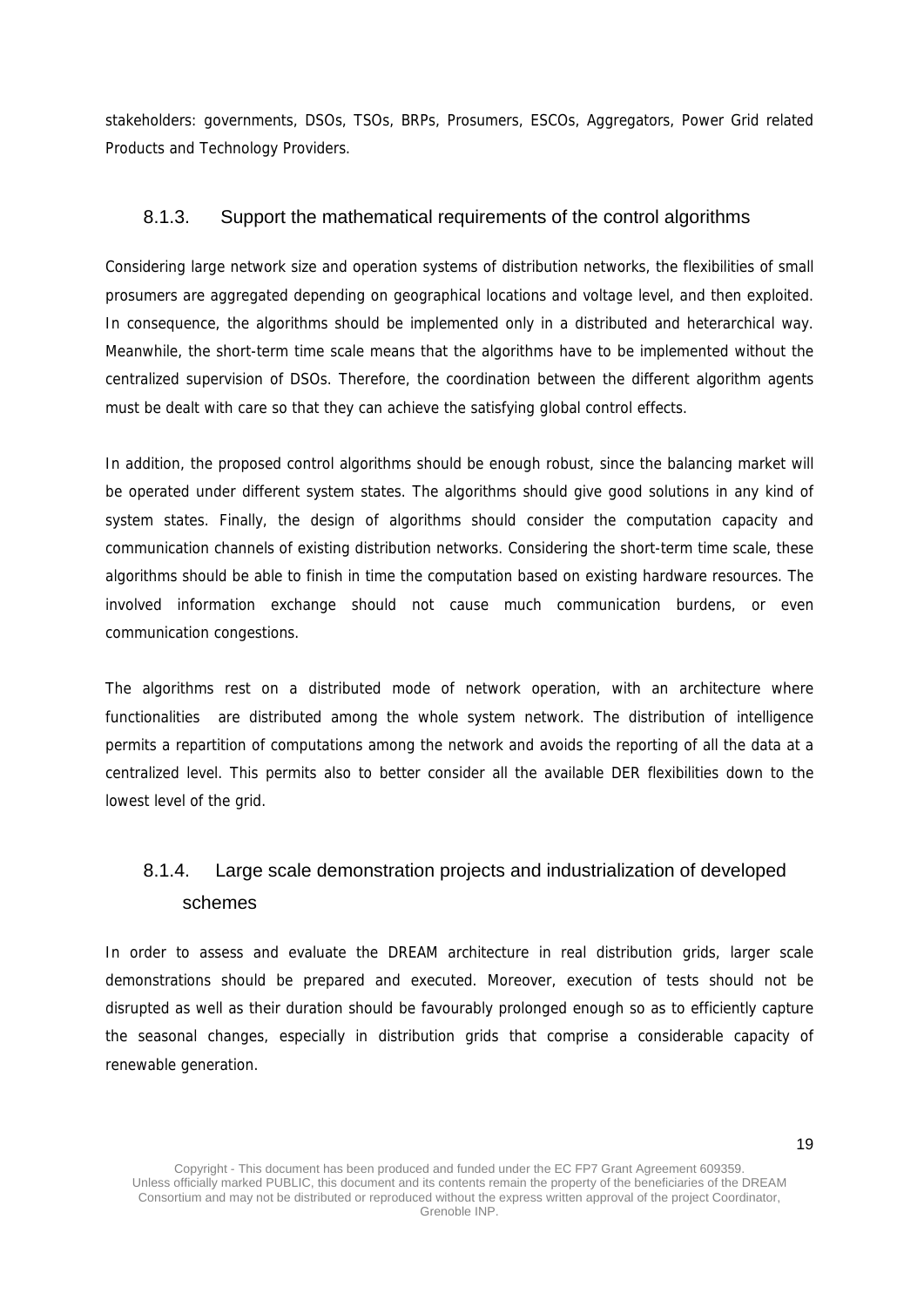Prior to investing in a large amount of aRTUs and Intelligent Load Controllers that would be necessary for this kind of extended demonstration activities, a good idea is to utilize data from areas of distribution grids equipped with energy metering infrastructure. The close to real-time data from the energy meters can be gathered and subsequently used in realistic simulations of the DREAM algorithms providing a better approximated evaluation.

The final step of preparing large scale demonstrations would be the extended deployment of load controllers and aRTUs in the pilot sites. For the preparation of those pilot sites the industrialization of the DREAM solution is mandatory and the major obstacles for achieving this are the industrialization of the hardware parts such as the advanced RTU and the Intelligent Load Controller (MAGIC) as well as the industrialization of the DREAM software. In order to achieve the latter, the customization of DREAM framework with its algorithms for grid operation and control should be handled in a way that the need of specialized staff for the adoption of DREAM software in different environments (e.g. in different distribution feeders) would be eliminated and the procedure could be performed by technical personnel of the DSO company. Additionally, the implemented HMIs could be developed in more generalized form for the same reasons as discussed before.

### **8.2. Scientific**

### 8.2.1. Adequate coordination of strategies

The DREAM framework will be realized as a distributed agent-based system that can evolve between distinct operation modes. So, a closer look has to be taken on developments concerning agent-based grid management and the use of different operation modes to coordinate the behaviour of the system.

One of the most relevant tasks when developing such an agent-based management system is the design of a suitable coordination concept that allows several operation modes, depending on the situation in the grid. According to this operation mode, the methods that are executed are adjusted. The coordination concept should also allow a system where different parts of the grid can be in different operation modes, without leading to instability or oscillation problems.

#### 8.2.2. Time-scale redefinition for flexibility exchanges

On transmission level, the forecast and reserve needs are assessed at relatively long time scales (long term, day-ahead, intraday). In the long term, electricity can be traded within electricity markets in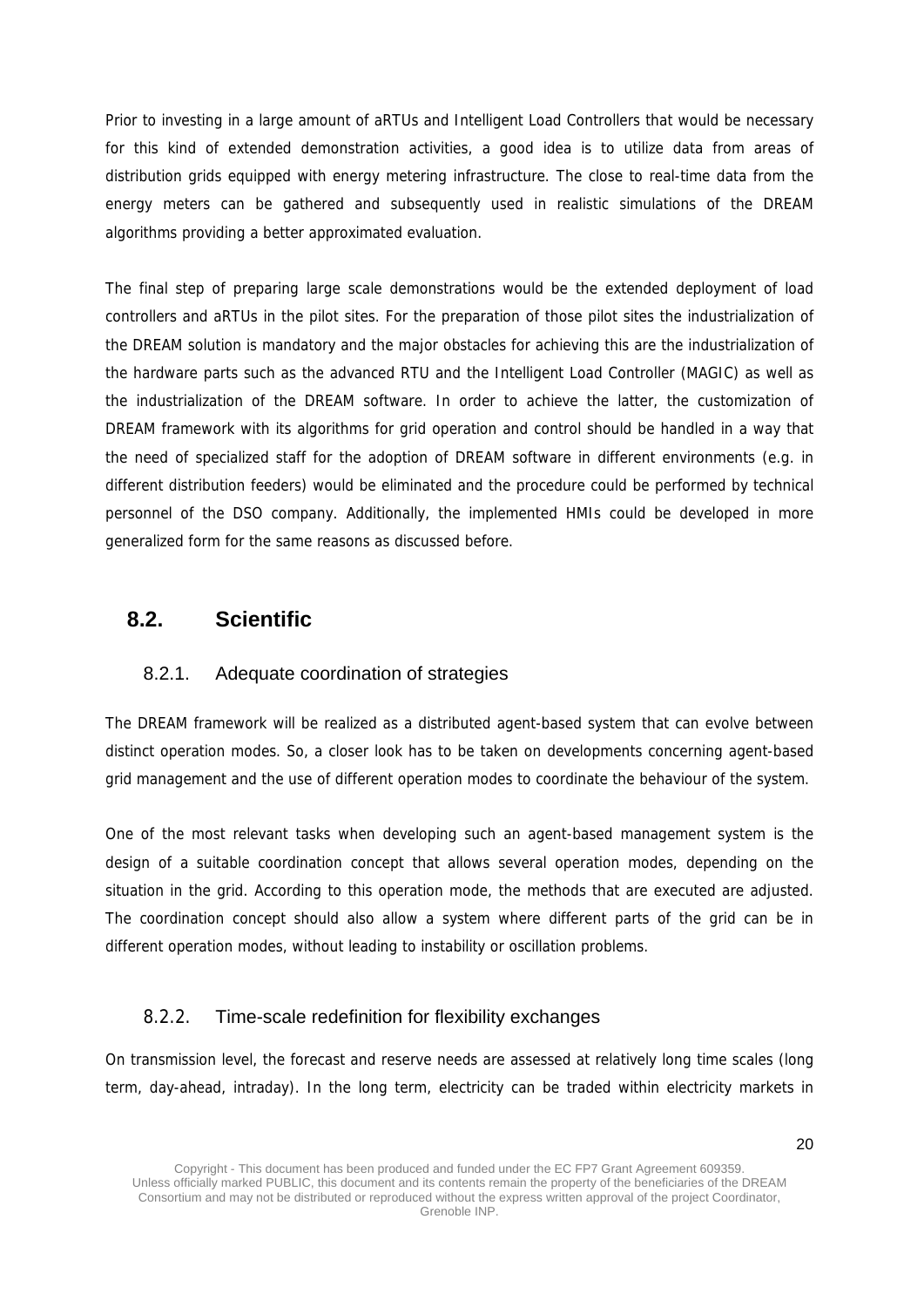advance. In the middle-term, electricity can be traded on the day-ahead and on the intraday markets. The objective here is to introduce availability objectives in a short-term optimization process.

Taking the advantages of the distributed control, it could be possible to establish local flexibility markets (with short-term bids which are declared too late to be transmitted up till the TSO). This concept is not possible for a network controlled in a centralized approach, where all bids have to be transmitted to the TSO who is the only user of the flexibility.

In the DREAM framework, access to the balancing market will be available for all the different market players offering bids of reserves capacities. Bids will be aggregated at different levels in order to permit all actors to have access to the markets. Offers could be sent by large power producers with large and fast overproduction capacities (through spinning/non-spinning reserves), by energy suppliers or also by end users (through demand response). These flexibility bids can be proposed and planned during the day-ahead or intraday process, but other bids can also be sent during a more short-term process. Finally, in real-time, after receiving the non-declared flexibilities, the activation process of reserves capacities can be done.

#### 8.2.1. Uncertainty and risk management

As the installation in the distribution network of generation units with variable production increases, and in combination with the increasing involvement of the consumers, system stability is more difficult to be maintained. Different levels of penetration of various types of loads (e.g. flexible or shiftable loads) and distributed generation technologies will transform the current distribution networks and increase the complexity in actively managing such networks. Furthermore, balancing of supply and demand becomes more challenging as it will be performed locally.

With a decentralized approach as adopted within the DREAM project, transmission level mechanisms for uncertainty and risk management could be transposed to the distribution network. Transmission system operators and distribution system operators' coordination will be essential in operational timeframes. Restricted visibility will limit the ability to prepare contingency plans for critical and emergency situations. Some tools for relevant forecasting and risk management are still needed to ensure the robustness of the DREAM solutions.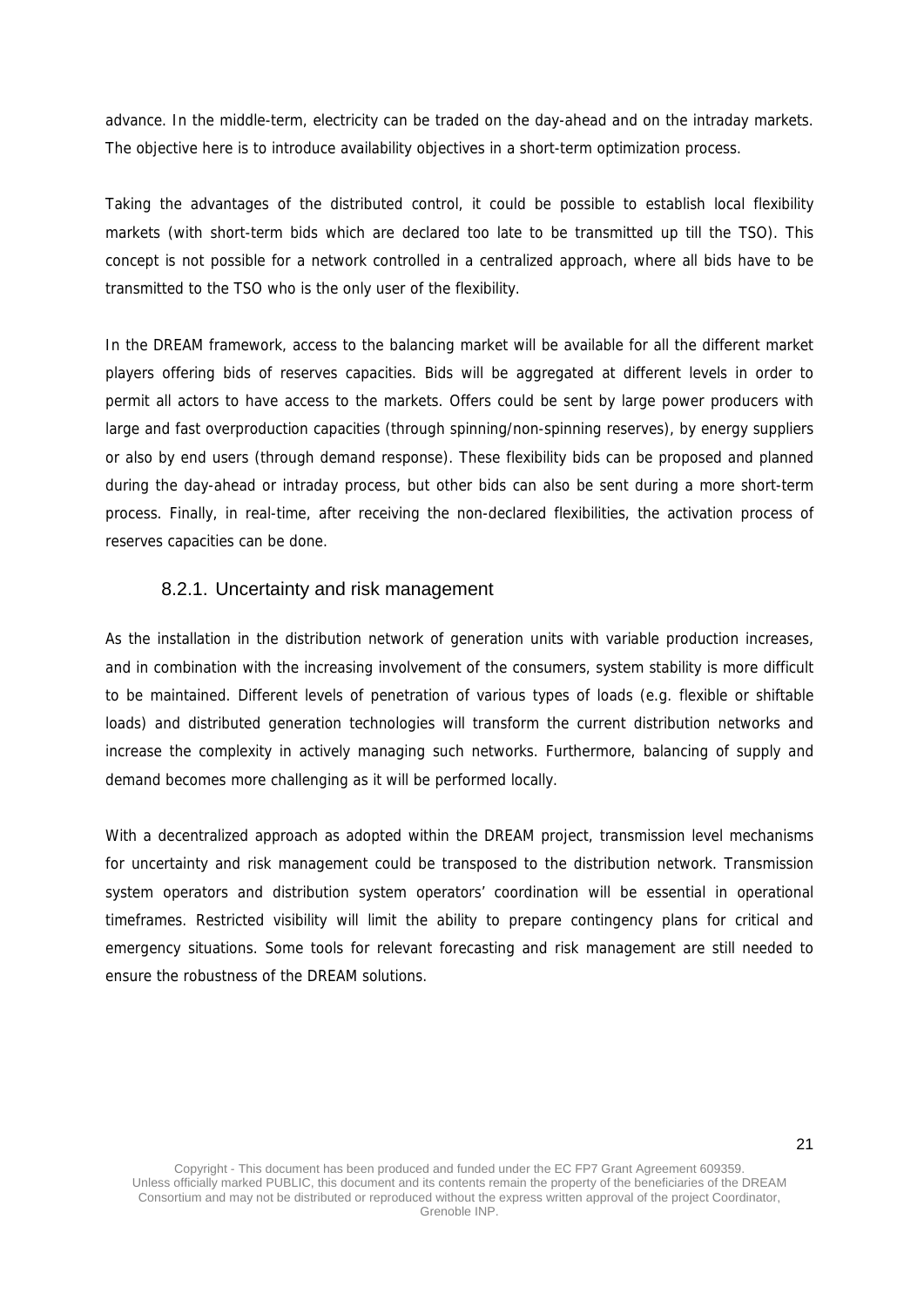### **8.3. Regulation**

### 8.3.1. Redefine the roles of DSO and TSO in the Smart Grid

From a regulation point of view many milestones need to be conquered. The TSOs and DSOs need to find their ways in developing roles and interactions for the benefit of the consumers. The transition to a Smarter Grid calls for an increased grid reliability and a more efficient RES integration. In order to achieve these goals, it is becoming more and more evident that the definition of both DSOs' and TSOs' roles and responsibilities should allow the DSOs to manage their evolving networks in a transparent and reliable way and simultaneously fulfil the TSOs' requirements. This way, the newly raised problems introduced by the higher penetration of renewables into their grid could be addressed locally and the customer flexibility could be exploited efficiently near the problem.

The regulations should therefore provide the possibility and in some cases define roles, in additional actors such as the Aggregators and BRPs that will enable the customer engagement in the context of ancillary services provision at the level of distribution grid. Other obstacles that must be taken care of are the formal definition of consumer Flexibility (in the context of the nationwide energy markets) as well as the formalization of flexibility markets and pricing mechanisms. The DREAM framework is an example for such a market framework that unlocks the aforementioned potential of consumers transforming them in actively participating "prosumers".

DSOs will be key players for enabling the successful transition from the traditional passive grid to a more active network. DSOs need to become neutral market facilitators since they will have to manage more active grid elements, for example, distributed generation, storage facilities, demand-side response, smart charging for e-vehicles and apply ICT solutions. For that they need efficient technological innovation. The DSOs shall guarantee system stability, preventing local interruptions, and enabling markets and services for all actors and customers in a neutral and non-discriminatory manner.

### 8.3.2. Homogeneity of European energy markets / National regulation

The European electricity markets are still shaped by national and European regulation. The different distribution of DG/RES and regulation for smart grid infrastructure, the different taxes and electricity prices and the regulatory impediments for market actors across Europe are other barriers for the deployment of DREAM solutions. The share of renewable energy sources differs across the European countries because of environmental policy and topography/geographical conditions.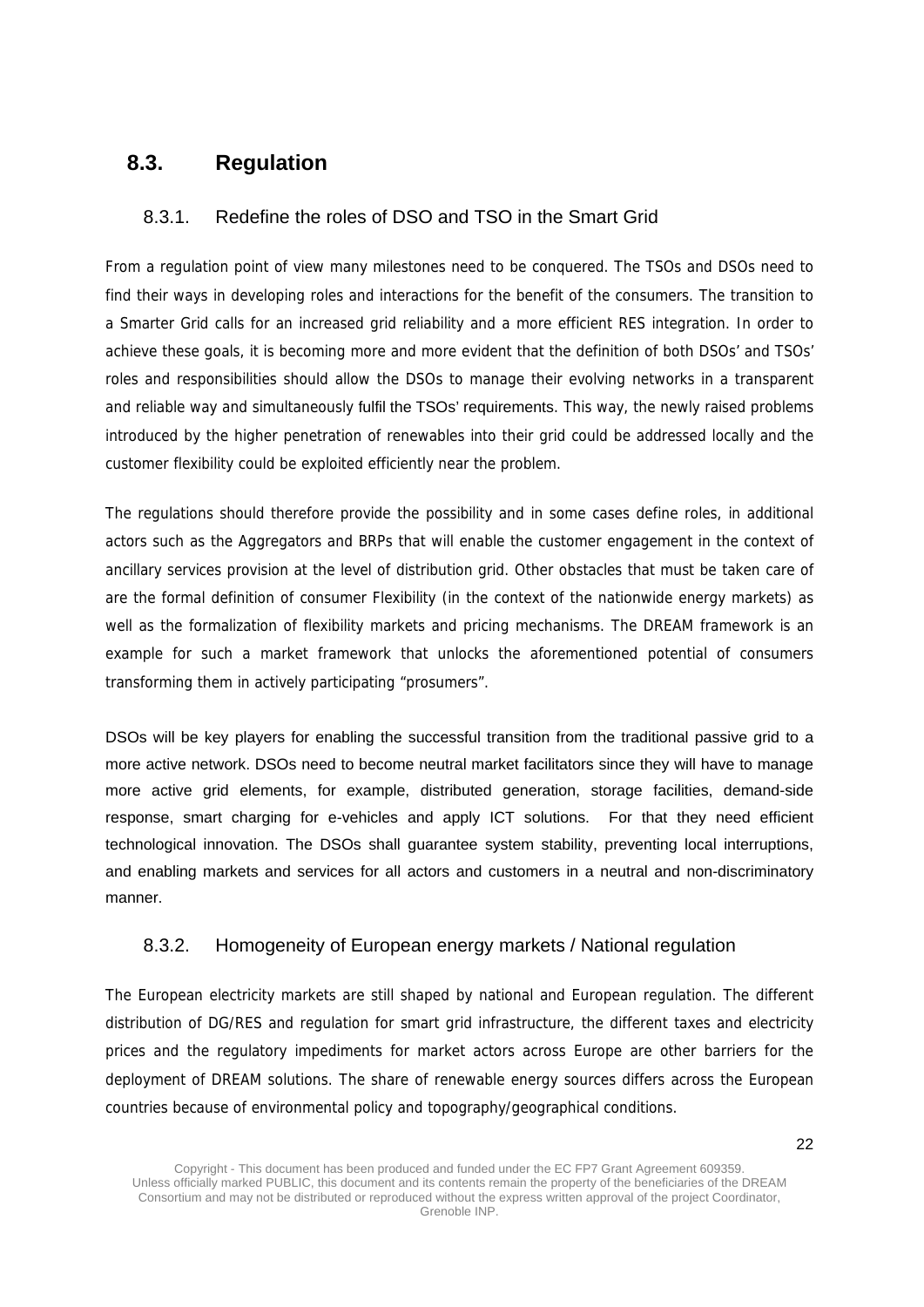Similarly, smart grid infrastructure such as smart meters is also heterogeneously distributed across the markets. This is relevant for DREAM's economic considerations because it complicates the assessment of the potential (and need) for aggregation in the distribution grid and the expected adoption in different countries.

DREAM cannot directly influence those barriers stemming from regulatory differences while it is likely that they will prevail in the near future. To cope with them and achieve project success, the suggested approach is to be aware of those differences and explicitly state which assumptions will be taken for any economical (as well as technical) evaluation. This approach entails

- designing the DREAM framework and market mechanism in a "best possible way" that is desirable according to long-term national and EU policy regardless of the existing regulatory environment (meaning that existing barriers shall not limit solutions developed in DREAM, which instead fit more ambitious views of future electricity markets)
- presenting a number of realistic scenarios
- discussing the viability of results keeping the diverse EU situation in mind.

The goal is to make transparent for which type(s) of market the DREAM scenario is likely to be most valuable for member states and future research.

### **8.4. Societal**

### 8.4.1. Raise social awareness

One of the main goals of the DREAM project is to increase the capabilities to integrate distributed renewable energy resources (RES) and the objective is to reduce the emission of CO2 from thermal stations and curtail the 'greenhouse effect' (EEGI level 2 B.1 goal). The participation of the customers to the DREAM solution will increase the Social, environmental and sustainable awareness.

In this respect, the incentive for a customer to participate to a DREAM solution should be both monetary and non-monetary. The participation for non-monetary incentive also means that there is an environmental and social awareness; the scale of this awareness depends on the psychology and the cultural background of the customers.

 $23$ To realize an optimum network load management and increase RES hosting capacity, it is important to have load flexibility (load curtailment or shifting). The Meltemi demonstrations indicate that the social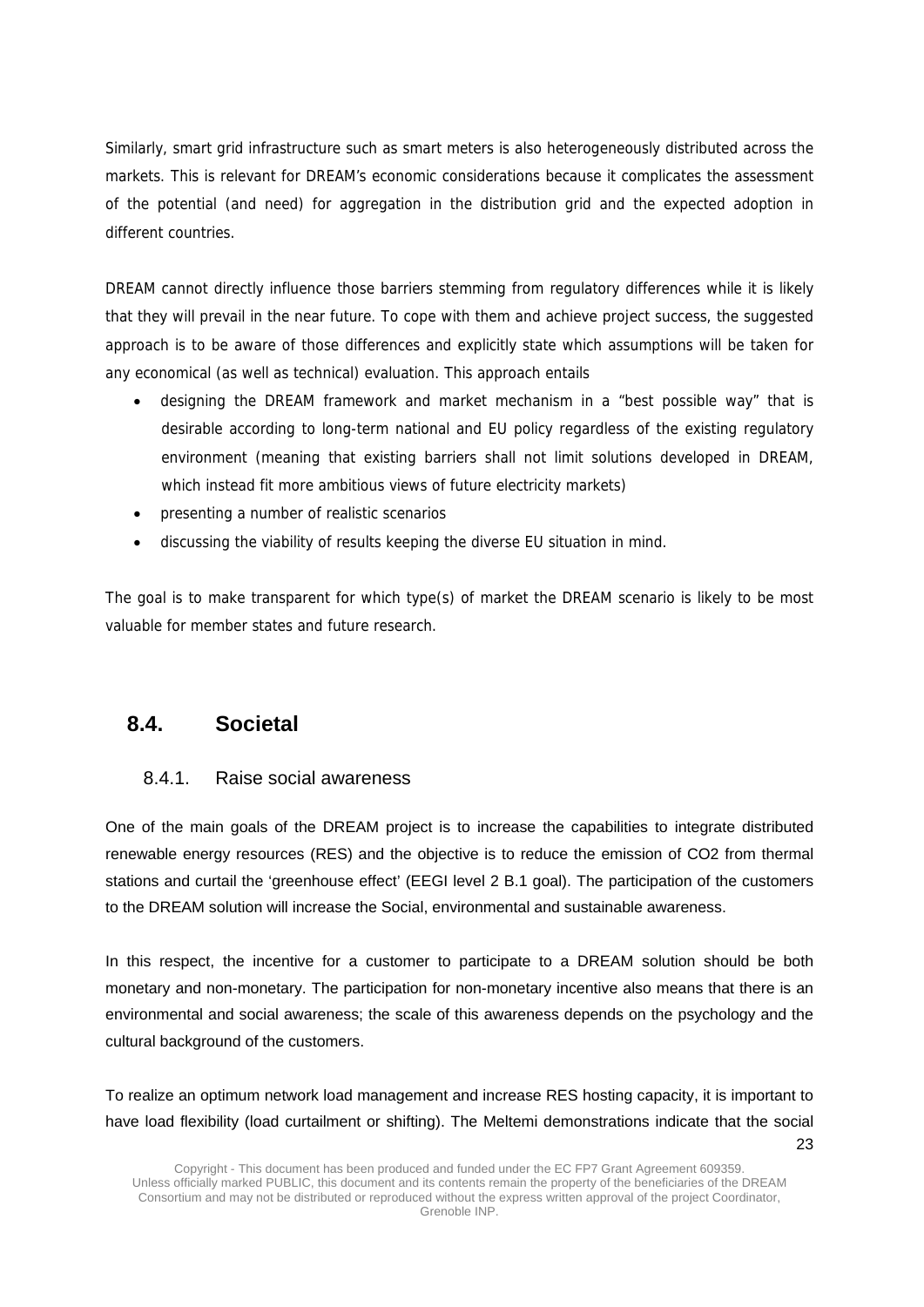and environmental awareness and thus the wiliness of the customers to participate and make the required effort are essential.

For that reason, DSOs shall safeguard to the end users, customers and prosumers, transparency, security, power quality and the actors shall propose a reliable system. In the relative use cases the DREAM framework proved that it is a comprehensive system that can provide the solutions for a complete decentralized system.

Thus, to meet the EU the long-term 2050 greenhouse gas reductions target, the usage of novel reliable tools like the DREAM framework as well as raising the environmental and social awareness of the customers and the DSO are very important factors.

#### 8.4.2. Prosumer motivation

One barrier for widespread diffusion of smart grid solutions in the distribution market is the lacking motivation of consumers to participate in such initiatives (given that the proposed smart grid solution is not enacted by regulators). As DREAM assumes the existence of "energy boxes" (extended smart metering devices that manage all communication between the customer's manageable load, storage, and production devices and the aggregator) in all households, the question of how to implement these boxes and encourage customers to become prosumers is central to DREAM's success.

Besides the smart meters, DREAM and the EU energy directives build on growing adoption of distributed energy resources, which require substantial prosumer motivation to invest as well. The barrier has both economic as well as social aspects. The main problems that equally apply to smart metering and DER investments are that customers fail to see the advantages of the smart grid initiatives, fear of comfort loss, and privacy concerns (in case of smart metering).

The planned strategy includes targeting prosumers with known attachment to the electricity system and "green energy", which includes utility employees and customers with prior experience in smart grid initiatives which are expected to be more willing to participate. Regarding the long-term realization of the DREAM concept, both monetary and non-monetary incentives are again relevant. Unless smart meters and the necessary management powers for DSOs are implemented extensively by law, consumers should be able to see real benefits from smart grid participation.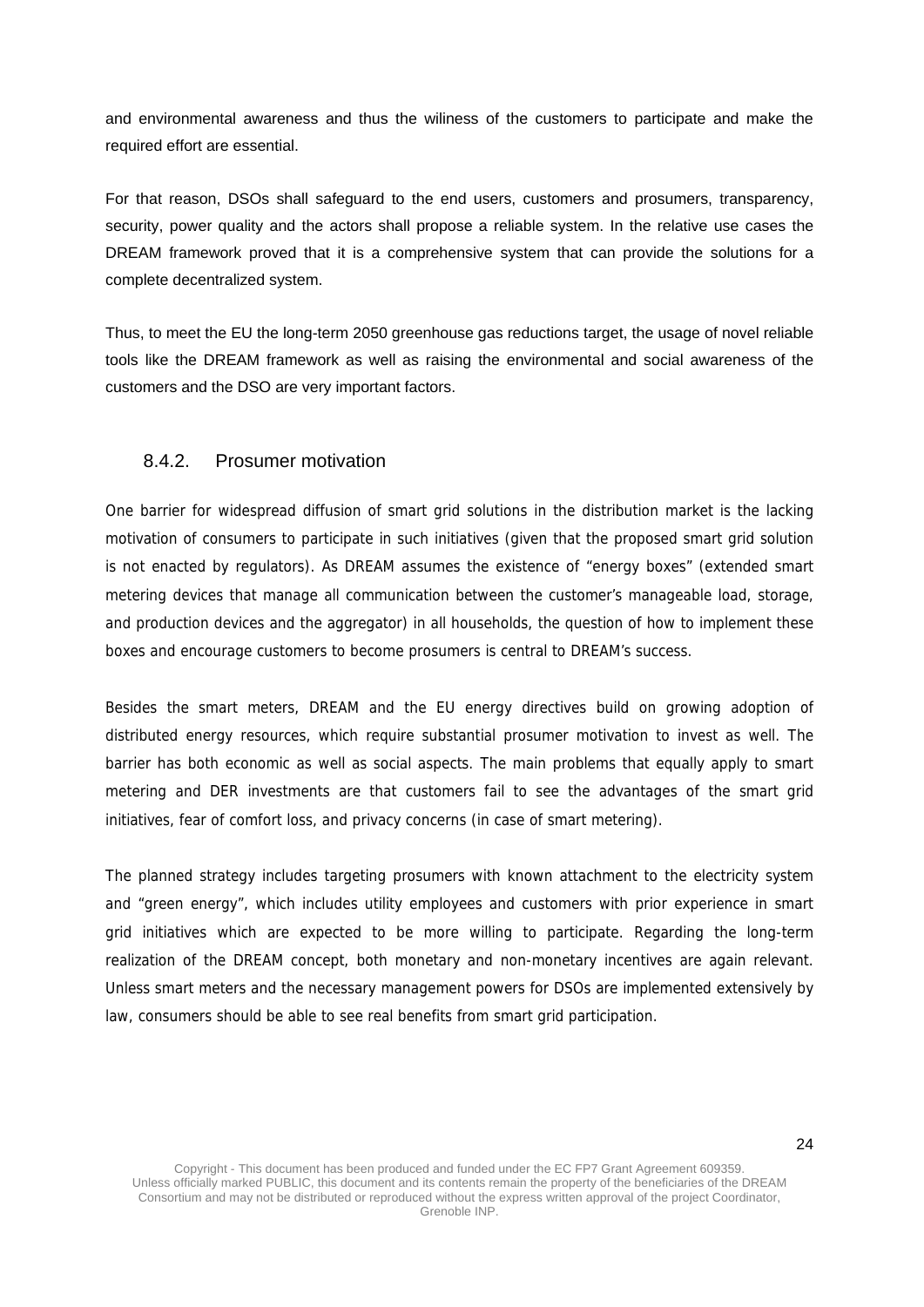## **9. Conclusion**

In this document the Roadmap for integration and industrialization of the Dream solution was presented. Starting from nowadays (i.e. the current state) steps were defined, for three time horizons – the near, mid and long term in order to reach the vision of 2030. For each time horizon, objectives were proposed for each domain (or category) that action should be taken. The four categories are: Technical and industrial, Regulatory, Scientific and Societal.